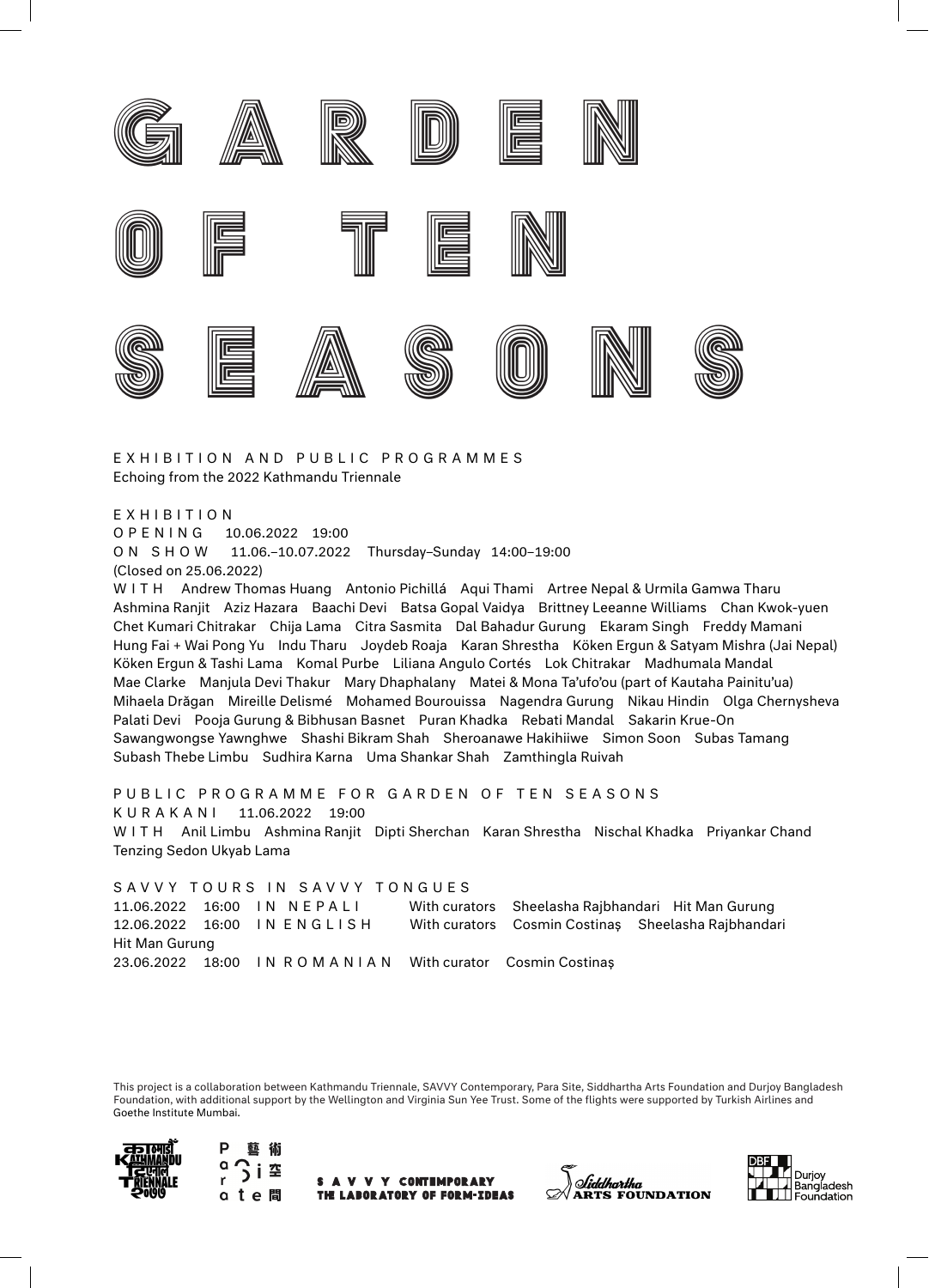

CURATORS Cosmin Costinaș Sheelasha Rajbhandari Hit Man Gurung KATHMANDU TRIENNALE DIRECTOR Sharareh Bajracharya SID D H A R T H A R T S FOUND A T I ON & K A T H M A N D U T R I E N N A L E CHAIR PERSON Sangeeta Thapa

TEAM SAVVY CONTEMPORARY ARTISTIC DIRECTION Elena Agudio PROJECT MANAGEMENT Onur Çimen PROJECT ASSISTANCE Hubert Gromny PRODUCTION TEAM Rafał Łazar Santiago Doljanin Waylon D'Mello Simon v. Krosigk Willem van den Hoek GENERAL MANAGEMENT Lema Sikod COMMUNICATIONS Anna Jäger GRAPHIC DESIGN Aditi Kapur TECH Bert Günther LIGHT Emilio Cordero EVENT COORDINATION Lili Somogyi Daniellis Hernandez STREAMING Boiling Head Media

THANK YOU Jagdish Moktan Katherina Michaels Matina Maharjan Shreeti Prajapati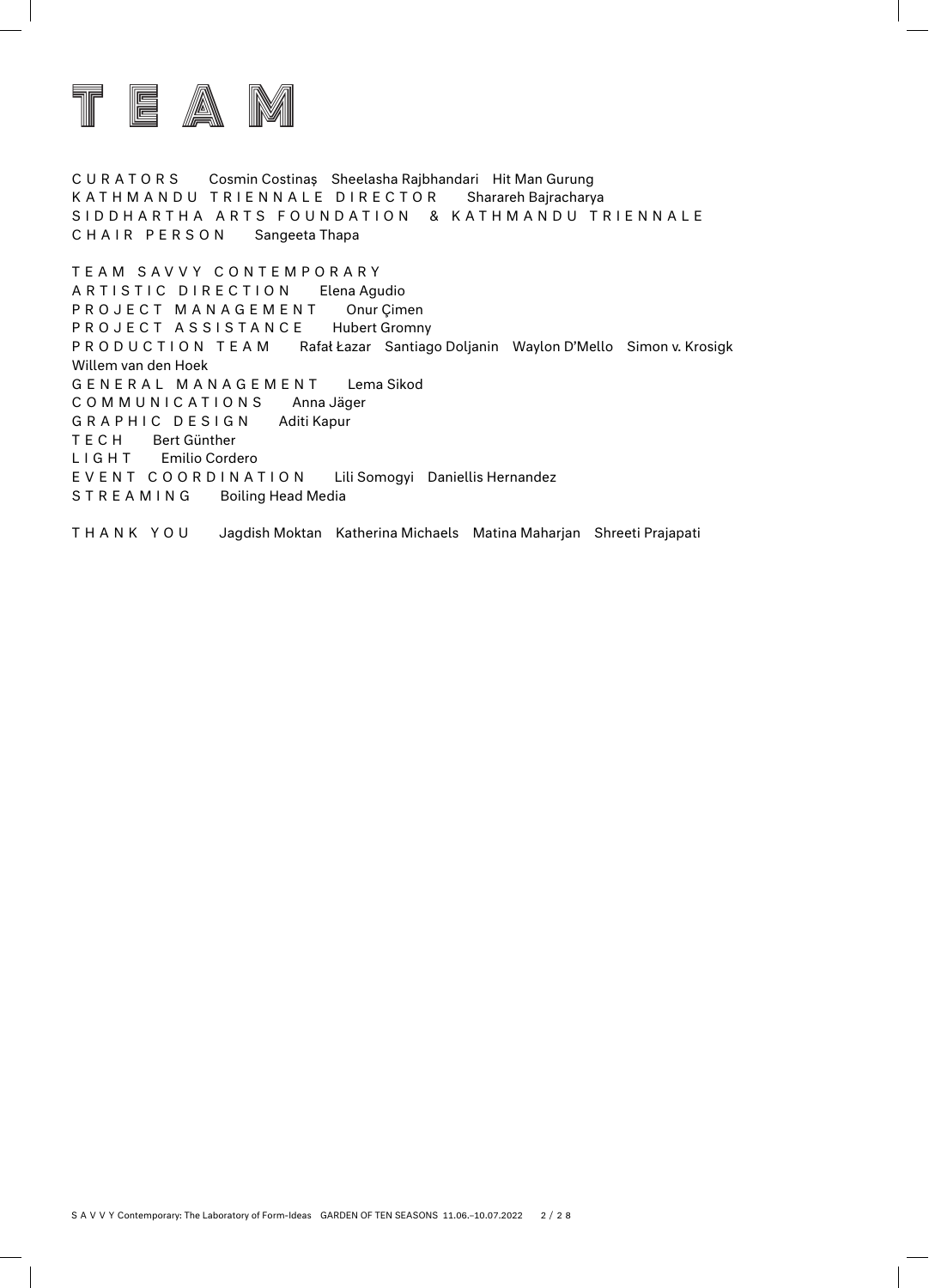$\overline{\phantom{a}}$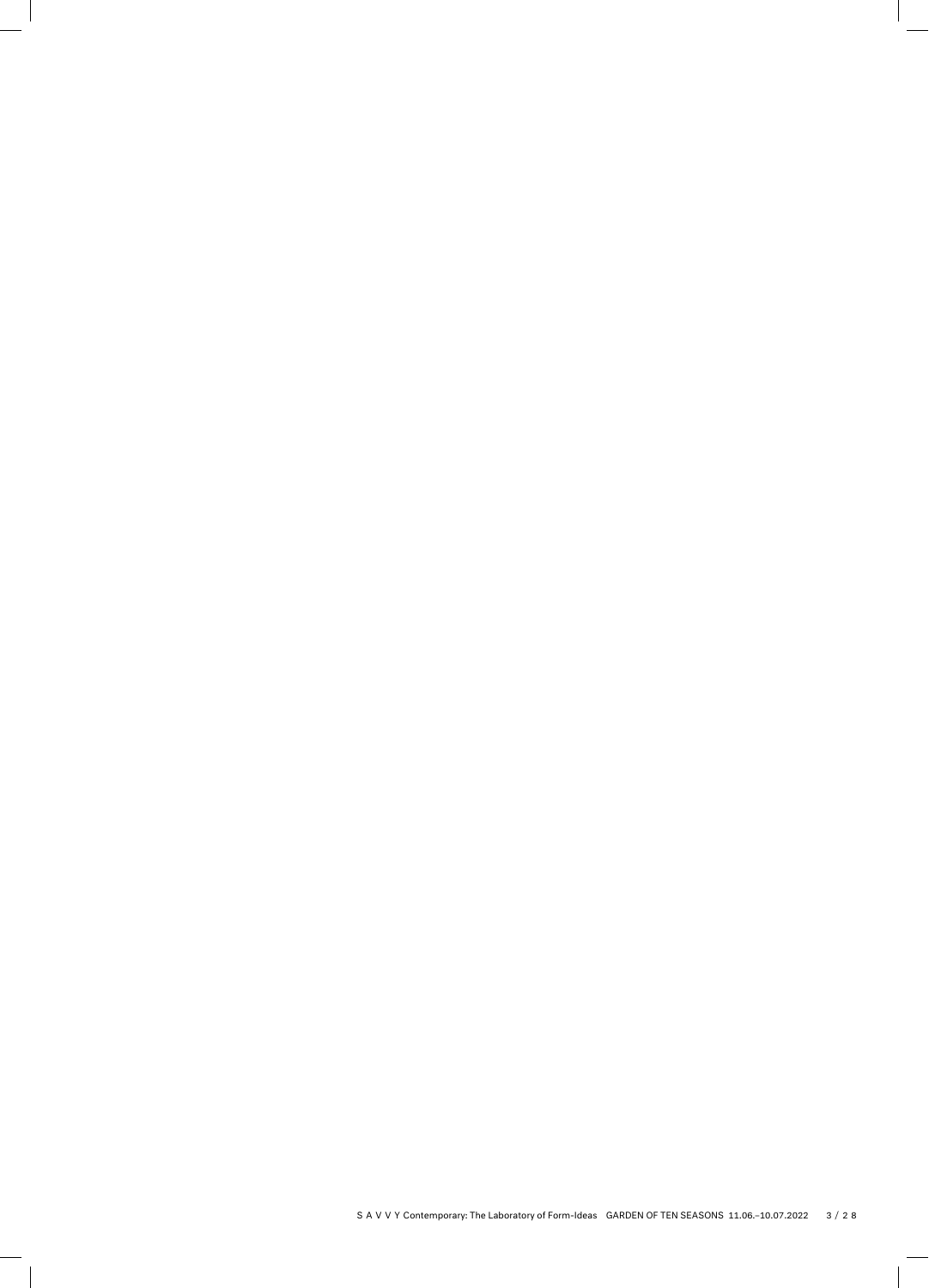

*Working from within different cosmologies, when imagining the future of the 21st century, from politics to technology, we are also asking: Can we imagine art to remain a singular system, with a universal claim and a unified aesthetic? As we attempt to find solutions for the dilemmas of plurality in our troubled world, could art as a coherent concept even survive? And should it?*

SAVVY Contemporary is honored to host the exhibition *Garden of Ten Seasons* – curated by Cosmin Costinaș, Sheelasha Rajbhandari, and Hit Man Gurung – in order to rake, water, and nurture these questions and seedlings that have composed *Kathmandu Triennale 2077* which was held in Nepal's capital earlier this year, as well as its precursor *Garden of Six Seasons* held in 2020 at Para Site in Hong Kong.

The project departs from questions debated in Nepal and around the world, related to discourses on decolonisation, pluralism of worldviews and systems – leaving behind any form of totalising claims, either by monocultural nation states or by Eurocentric canons and vocabularies. Nepal has undergone historic and dramatic changes after 2006, including the shift from a monarchy to a federal republic, with progressive debates and tensions around the basis of re-establishing the nation, as well as the devastating earthquake of 2015. These moments of reckoning amidst the uncertainties of our time have placed the country and its over a hundred ethnic, cultural, social, and caste groups, including Indigenous communities and categories with a long history of marginalisation, in a pioneering position for imagining ways of living together in the world.

Furthermore, conversations surrounding contemporary art, its genealogy, institutional and power structures, and the appropriate platforms for horizontal conversations with cultural practices of different lineage have also not only informed the Nepali art scene in the past decades but many other contexts around the

world and have brought to the fore important questions about local culture and identity as well as the politics of global circulation of ideas and art forms. A central position in this project is thus occupied by artists working with and from within multiple aesthetic and cosmological perspectives and meanings, manifesting the multiplicities that construct our kaleidoscopic global reality. Theirs are practices that often have been systematically excluded from the realm of art and designated by a colonial ethnographic gaze as craft, folklore, or at best, "traditional" art, even if these practices are constantly evolving and embodying the traces of their contextual transformation and of this often-disobedient instability. In this line of thinking, the project is particularly featuring contemporary practices where Indigenous perspectives operate in the field of technology, where bodies and traditions are queered, where objects and rituals are the field of continuously negotiated identities rather than essences, and where folklore is the battlefield of decoloniality, counterculture, and criticality.

Seeking to expand the consideration of contemporary artistic practices, it includes materiality and media from various communities in Nepal and from around the world, including different forms and lineages of object, image, and sound making that transversed or unfolded in parallel to the fractures of the modern. The project discusses appropriate frameworks of understanding and bringing together these multiple aesthetic and cosmological lineages active today, from paubha painting in Nepal, ink art in East Asia, and barkcloth making in the Pacific to body marking and weaving around the world, and other languages often marginalised in global discourses on contemporary art. But the project is also looking beyond the dominant traditions in these contexts, showcasing practices from communities which have often been subjected to processes of internal colonisation by their own, often post-colonial, states and their official cultural narratives.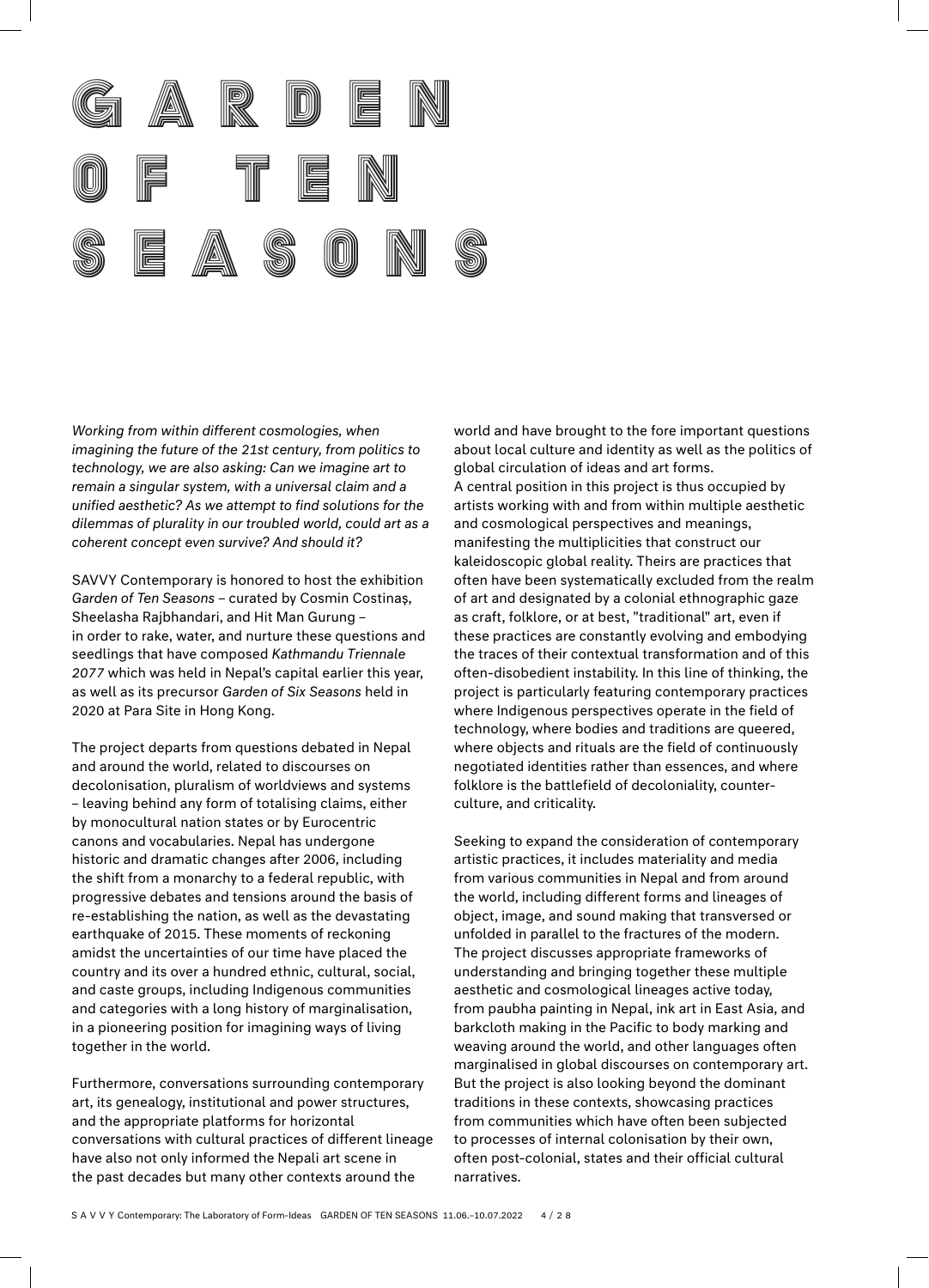These are more than formal exercises as they seek to open a wider conversation about different cosmologies and meaning in the realms of spirituality, forms of healing, memory preservation, representation of mythology, and collective celebrations. This broadening of the field of what gets counted today as art has political implications as part of an effort to decolonise our conscience, moving beyond the category of art as defined by the colonial legacy of many specific contexts as well as of our shared global culture. These are shown in parallel with an effort to revisit the reception and influence of several figures from Nepali art history of the past decades.

The project is also crucially interested in Indigenous knowledge that is active and subversive, working towards the upending of patriarchal structures and dominant national frameworks, creating a new global solidarity of places and communities of resistance. Works from across continents are being exhibited, placing Nepal on a different geography, beyond the regions that it is commonly considered in. Bringing new constellations of coordinates is also pursued by thinking about Nepal among a list of other countries who have defined their modern identity along the complicated and imprecise narrative of being the sole countries in their regional contexts to not have been colonised, like Thailand and Tonga, creating many common experiences including delaying the urgency to decolonise their cultural narratives. The years of cataclysms in the past decades, the

layers of destruction that have brought both trauma and resistance to the fore, the shared experience of contemporaneity as a recent and precarious bridgehead over catastrophe creates another community of memory alongside Nepal, drawn from different geographies, from Southeast Asia to Latin America. Nepal's status as a country of mass emigration opens up yet another definition of an Internationale.

Lastly, in regards to the title and its sinuous evolution throughout the different stages of the project: one of the works in the exhibition, Citra Sasmita's kamasan painting on a cow's hide, opens a garden of female figures, fires, and various natural elements, composed whimsically in an unfolding of pansexual energy and power, imagining a secular and liberating mythology for a post-patriarchal future. Underneath it, handwritten in a disk of turmeric, the  $14<sup>th</sup>$  century Balinese poem "The Harbor of Restless Spirit" introduces the Balinese calendar of ten seasons, and the possibilities each of them bring to life. In the first manifestation of the project, a garden of six seasons was referring to a real garden in Kathmandu, better known by its other name, Garden of Dreams, built by a dynastic prime minister in Nepal, in 1920. It was designed as an Edwardian neo-classical garden amidst Kathmandu's urban fabric. The waves of change in the last century brought its six pavilions down to three. Climate change merged Kathmandu Valley's famed six seasons into four. The Rana dynasty of the garden's patron is long gone. So is the monarchy, swept away more recently by the revolution of this generation, the source of Nepal's abundant critical energy that can teach so much.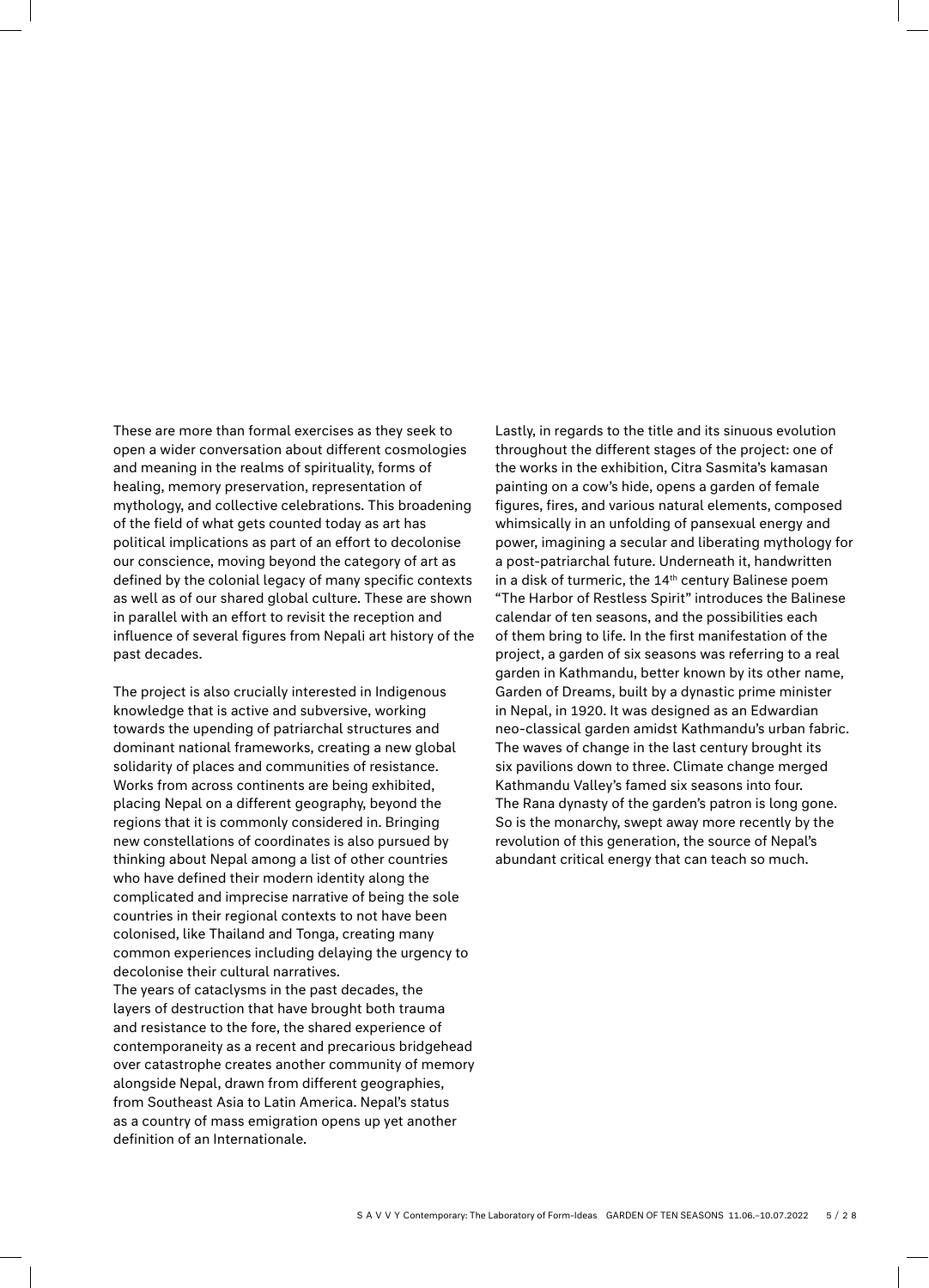# FLOORPLAN



1 . *Asafo flag* Early 20th century

2. UMA SHANKAR SHAH *NJJR* Etching aquatint on paper

3. KÖKEN ERGUN AND TASHI LAMA *Nepali Power*  Acrylic on canvas stitched on textile

4 . K Ö K E N E R G U N A N D S A T Y A M MISHRA (JAI NEPAL) *Nepali Power*  YouTube videos

5 . S U B A S T A M A N G *Study of History VI* Etching aquatint on paper

6 . *Sainchi Phulkari* Textile Late 19th century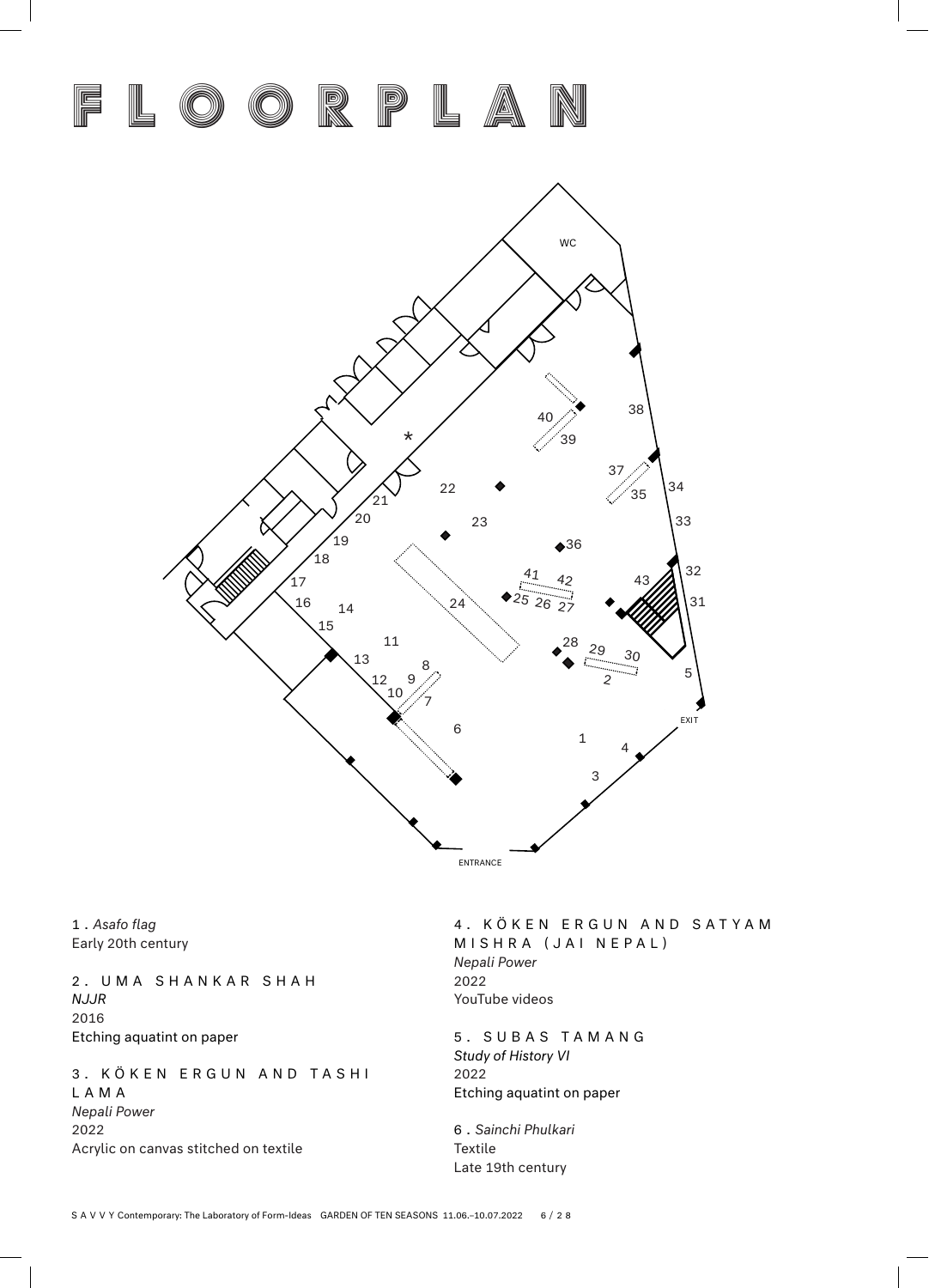7. MARY DHAPALANY *Untitled* 2018 Pandanus mat

8. SUDHIRA KARNA *Women Riding Bicycles* 2019 Acrylic on lokta paper

9. LOK CHITRAKAR *Dhanvantari (God of Medicine and healing)* 2021 Mineral pigment on cotton canvas

10. PURAN KHADKA *Wholeness* 2013 Acrylic on Canvas

*The Wholeness Self* 2010 Acrylic on paper

*Chitrasutra* 2010 Acrylic on paper

11. CHET KUMARI CHITRAKAR *Newa block print* 2021 Powder colour on lokta paper

12. SAKARIN KRUE-ON *A Chinese Merchant* 2008 Traditional Thai tempera on wood

*Casting Buddha statue* 2008 Traditional Thai tempera on wood

13. BAACHI DEVI *Kali* 1989 Water-based pigment on paper

MANJULA DEVI THAKUR *Kali* 1989 Water-based powdered colour on paper

P ALATI DEVI *Woman With Two Fish*  1989 Water based powdered colour on paper

14. DAL BAHADUR GURUNG *Khoebo Dhi* 2019 Plastic fibre and nanglo as pedestal

15. TAMU PYE LHU SANGH *Architectural maps of Khoebo Dhi* 2019 Digital prints on paper

16. FREDDY MAMANI *Neo-Andean Architecture* 2022 Digital prints

17. SHEROANAWE HAKIHIIWE *Wapukuhirimi/Medium Size River Shore Butterfly* 2019 Monotype on mulberry paper

18. ARTREE NEPAL & URMILA GAMWA THARU *Dai*! *Aau Aab Phen Yi Matime Godna Lagai* (*Mother! Come Let's Plant Tattoos in This Field Again)* 2018–ongoing Single-channel video

19.NIKAU HINDIN *Te Pahore o Rehua* 2019 Kōkōwai (red ochre) and ngārahu (soot pigment) on aute (paper mulberry)

*6-26-1840 The Treaty of Waitangi* 2021 Kōkōwai (red ochre) and ngārahu (soot pigment) on aute (paper mulberry)

20. HUNG FAI *Wild Grass XVI* 2019 Ink on paper

21. HUNG FAI AND WAI PONG YU *Same Line Twice 14* 2017 Pigmented ink and ballpoint pen on paper

22. SIMON SOON *Gendün Chöphel Passion Project* 2021 Video posters

23. CITRA SASMITA *Timur Merah Project II; The Harbor of Restless Spirits* 2019 Ink on leather, turmeric powder

24. MATEI & MONA TA'UFO'OU (PART OF KAUTAHA PAINITU'UA) *Ngatu 'uli, Launima* 2019 Feta'aki (mulberry bark), tuitui (black candlenut pigment), and 'umea (red clay pigment)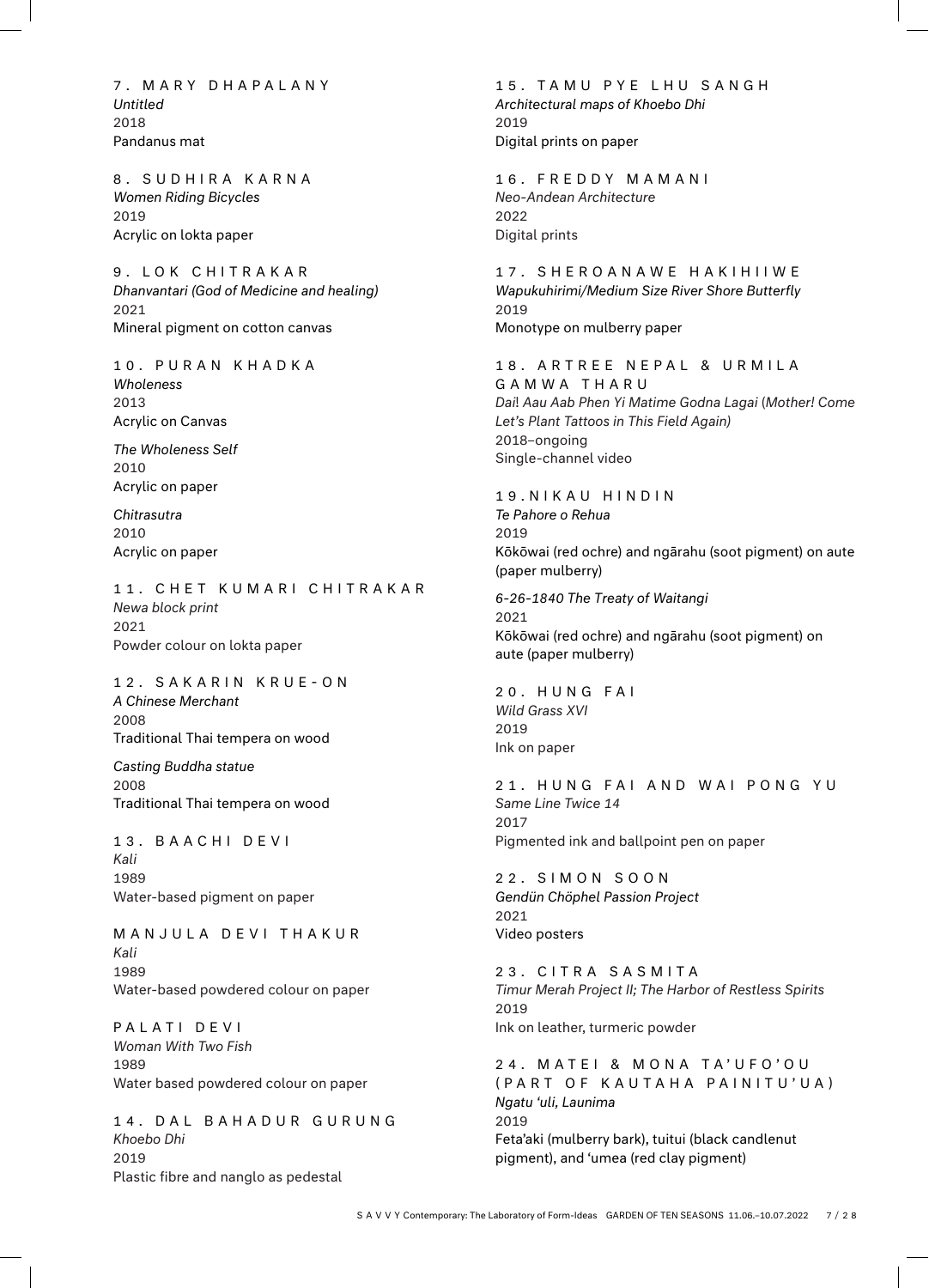25. EKARAM SINGH *Illustrated manuscript of Hindu Tantrism* (Recreated) 2020 Acrylic on cotton canvas

26.MAE CLARK *The Emergence* 1998–1999 Textile

27. SHEROANAWE HAKIHIIWE *Maari Thotho, medicinal* 2018 Acrylic on primed paper

28.AMULET CLOTHES Mid-20th century–2021

29.BATSA GOPAL VAIDYA *Ayurvedic Yantra II* 1971 Oil on embossed paper

*Ayurvedic Yantra II* 1971 Oil on embossed paper

*Mantra* 1970 Embossed woodcut print on paper

*Yantra* 1970 Embossed woodcut print on paper

*Yantra* 1971 Embossed woodcut print on paper

30. LOK CHITRAKAR *Healing lions on a shingles sufferer* 2020 Digital prints

*Healing lions* 2018 Screenprint on lokta paper

31. ANTONIO PICHILLÁ *Blows and Healing* 2018 Single-channel video

32. CHIJA LAMA *Collection of rung nga (buti/amulets)* Woodcut block printed on rice paper

3 3 . N A G E N D R A G U R U N G *Chalis Katesi Ramaula* 2005–2021 Digital prints on paper

34. MADHUMALA MANDAL *A woman repairing road with an excavator* 2019 Acrylic on lokta paper

35. AZIZ HAZARA *Rehearsal* 2020 Single-channel video

36. SHASHI BIKRAM SHAH *Royal Massacre Series* 2001 Ink and acrylic on newspaper

37. KARAN SHRESTHA *Meanwhile* 2017 Single-channel video

38.MOHAMED BOUROUISSA *L'IMPASSE* 2007 *L E CERCLE IMAGINAIRE* 2008

*L A R E N C O N T R E*  2005

*LE MIROIR* 2006

*L E TOIT* 2007

*L A REPUBLIQUE* 2006 Digital prints on tarpaulin

39. OLGA CHERNYSHEVA *Aprobation* 2021 Watercolour and pencil on paper

40. POOJA GURUNG & BIBHUSAN BASNET *DADYAA: The Woodpeckers of Rotha* 2016 Single-channel video

41. JOYDEB ROAJA *Generation Wish Yielding Trees and Atomic Tree* 2020–2021 Series of ink pen drawings on paper

42. MIREILLE DELISMÉ *Catastrophe de 12 Janvier* 2010 Sequins and beads on fabric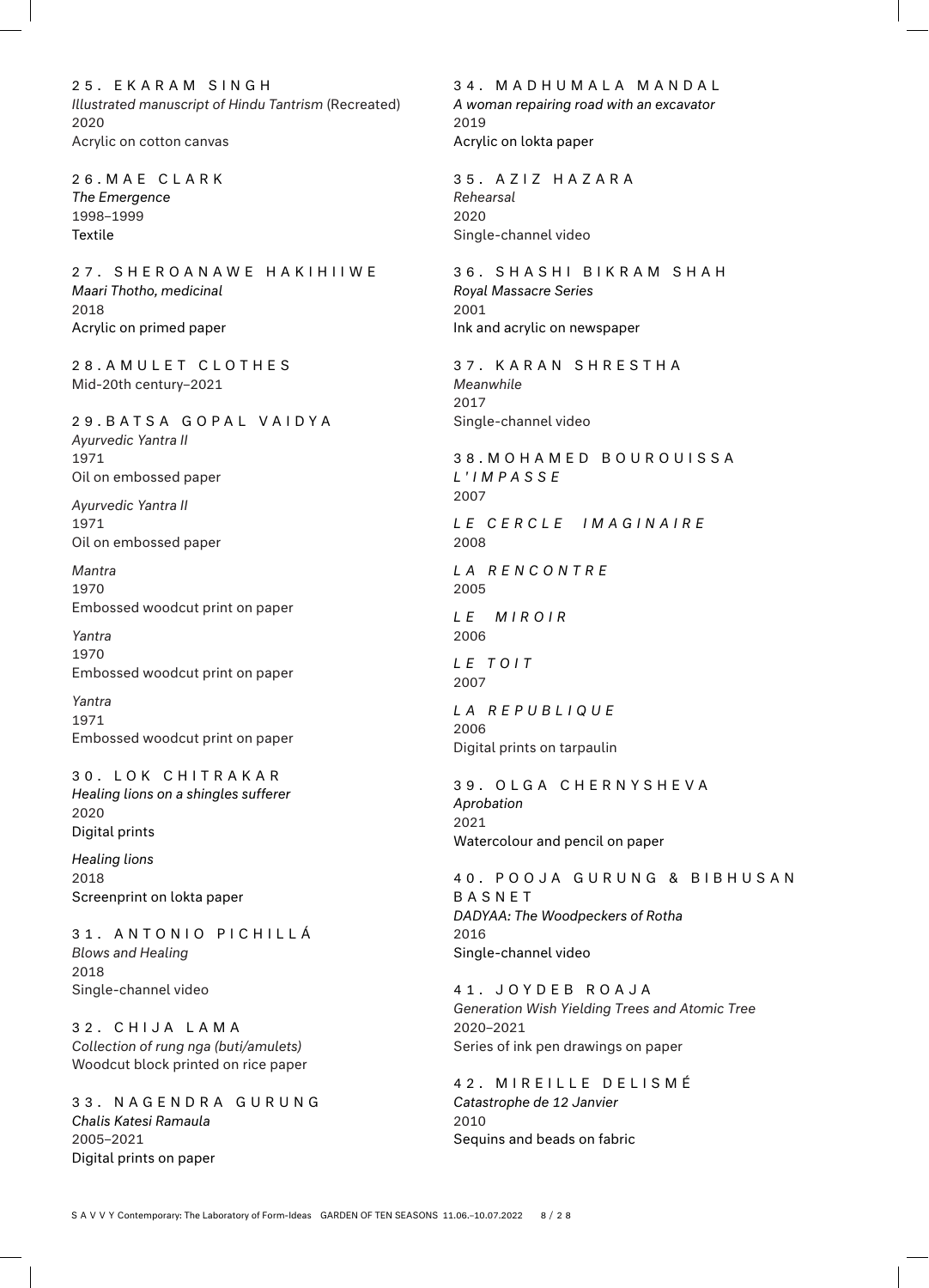43. SAWANGWONGSE YAWNGHWE *22022021, Yawnghwe Office in Exile* 2021 Silk textiles

\* COLONIAL NEIGHBOURS showing

*Hans-Albert Lettow: Geheimnis Tibet (Secret Tibet)* 1938-39/1943, 161'

*Die Bunte Welt (The Colorful World)* 1933

*Die Völkerschau in Bildern (The Overview of People in Pictures)* 1932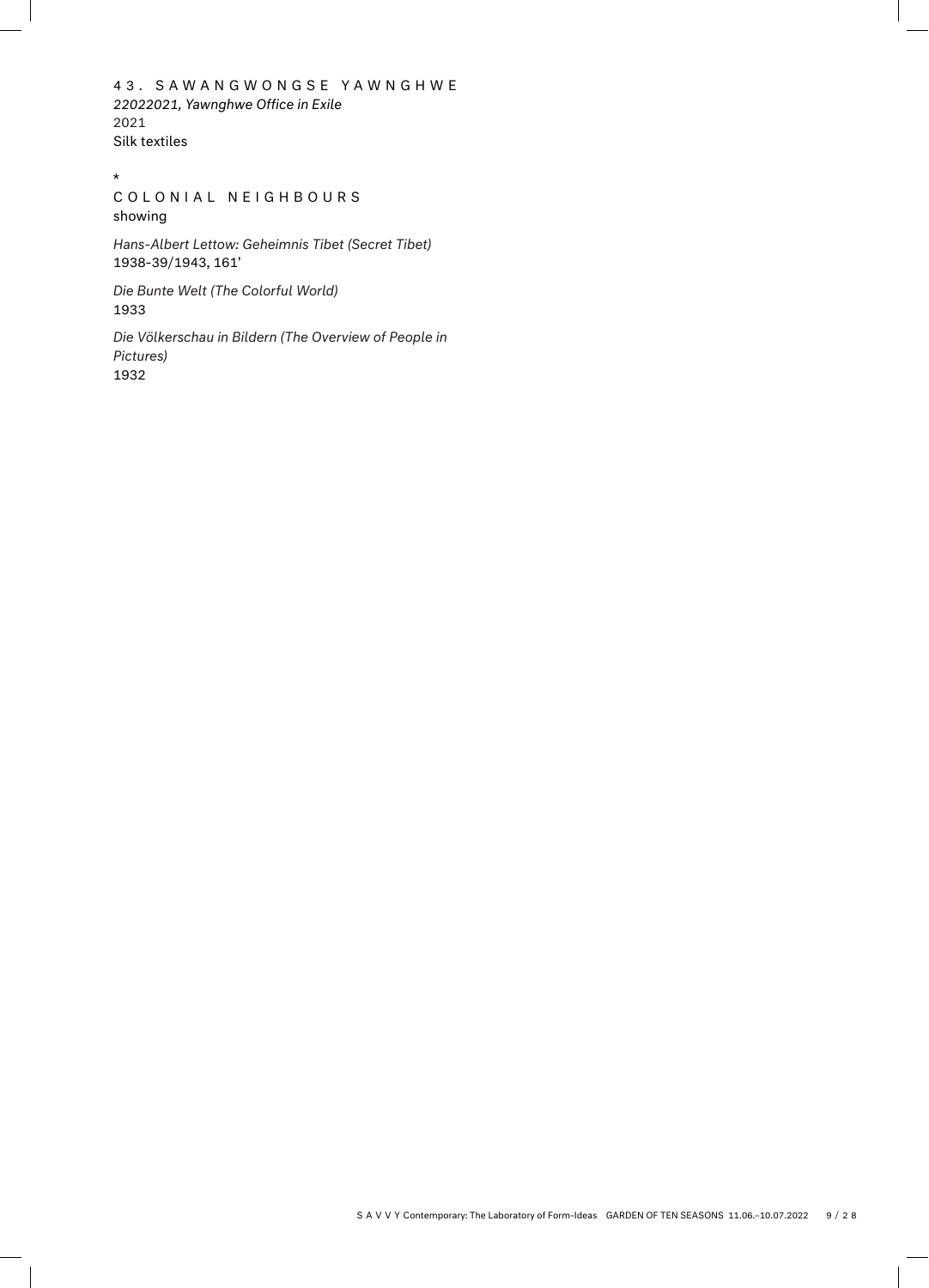

44. ASHMINA RANJIT *Hair Warp – Travels through Strands of Universe, 8* 2000 Pastel and charcoal on lokta paper

*Hair Warp – Travels Through Strands of Universe, 3* 2000 Pastel and charcoal on lokta paper

45. MIHAELA DRĂGAN *The Future is a Safe Place Hidden in My Braids* 2021 Three-channel video

46. KOMAL PURBE *A woman flying a rocket*  2019 Acrylic on lokta paper

47. REBATI MANDAL *Separating Paddy From Crop* 2019 Acrylic on Lokta paper

48. INDU THARU *Ragat Timro Pani Raato Chha*  2008–ongoing Single-channel video

49. ASHMINA RANJIT *Happening: Present Situation* 2004 Digital Prints and stencil marks

50. SUBASH THEBE LIMBU *Ningwasum* 2020–2021 Featuring Subin Limbu and Shanta Nepali as travellers from the future. Single-channel video

51. AQUI THAMI *A Woman Was Harassed Here* 2017–ongoing Paper posters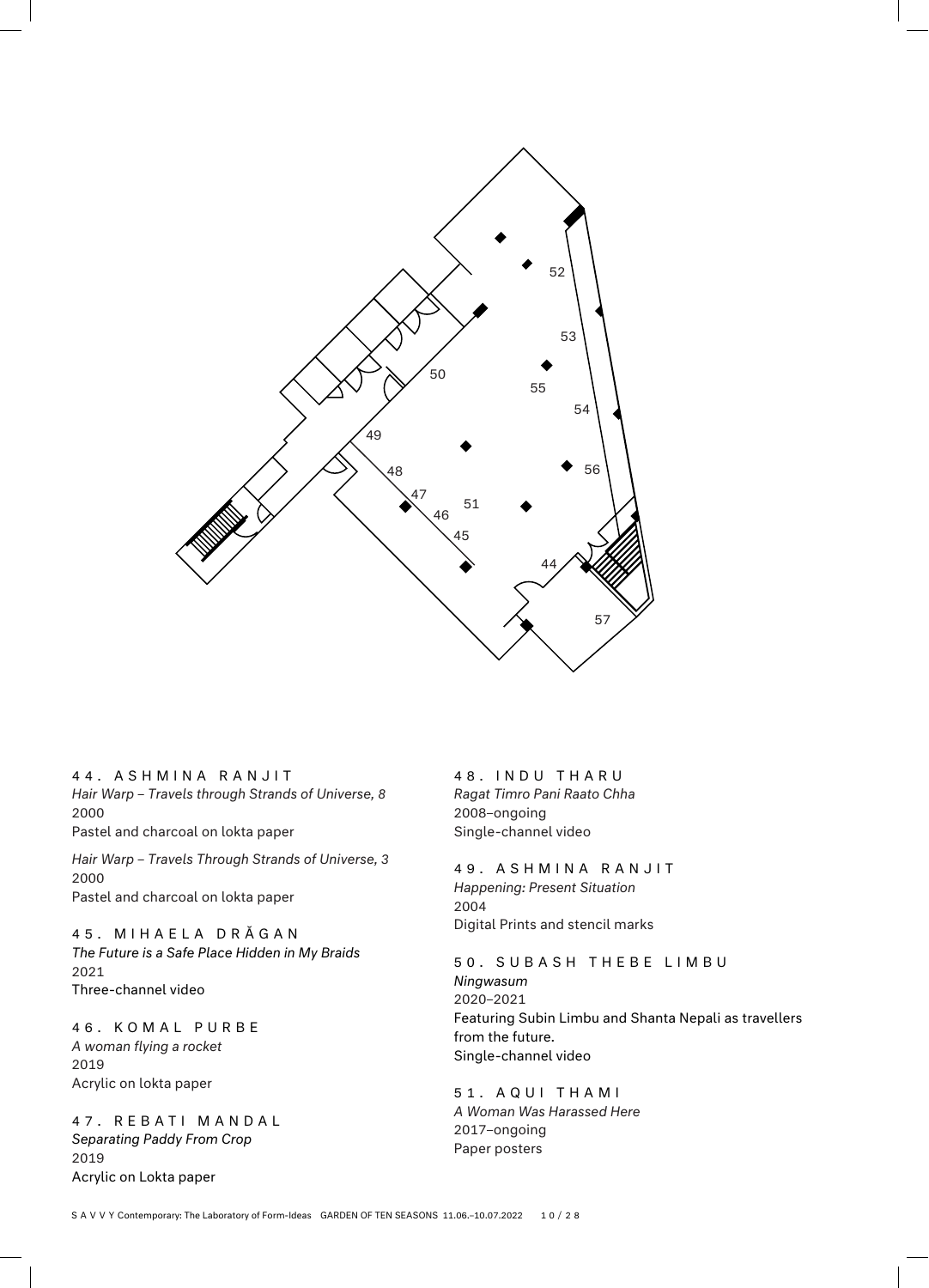52. ZAMTHINGLA RUIVAH *Luingamla Kashan* After 1990 Hand-woven wool

53. LILIANA ANGULO CORTÉS *The Snail* 2008

*The Basket* 2017

*Flower* 2009

*Wedding Hairstyle* 2009

*No title* 2010

*The braided iguana* 2017

*Kidneys (cornrows) with Lace and Wool* 2009

*Finding Freedom* 2017

*Crossing the Bridges*  2008

*The Churos (Bantú Knots)* 2017 Digit prints on forex board

54. *Crown Wrapping Cloth* Textile 1950s–1960s

55. CHAN KWOK-YUEN *General's Headdress (Ming Dynasty)* 2021 Mixed Medium

*Queen's Headdress (Ming Dynasty)* 2021 Mixed Medium

56. BRIT TNEY LEEANNE WILLIAMS *Dilapidated Rock* 2018 Oil on canvas

*Naomi & Ruth (No end and no beginning)* 2019 Gouache on paper

*A Scorched Shoreline* 2020 Oil on canvas

*Into Victorville* 2018 Oil on canvas

*Vacant Lemon Tree* 2019 Oil on canvas

57. ANDREW THOMAS HUANG *Kiss of the Rabbit God* 2019 Single-channel video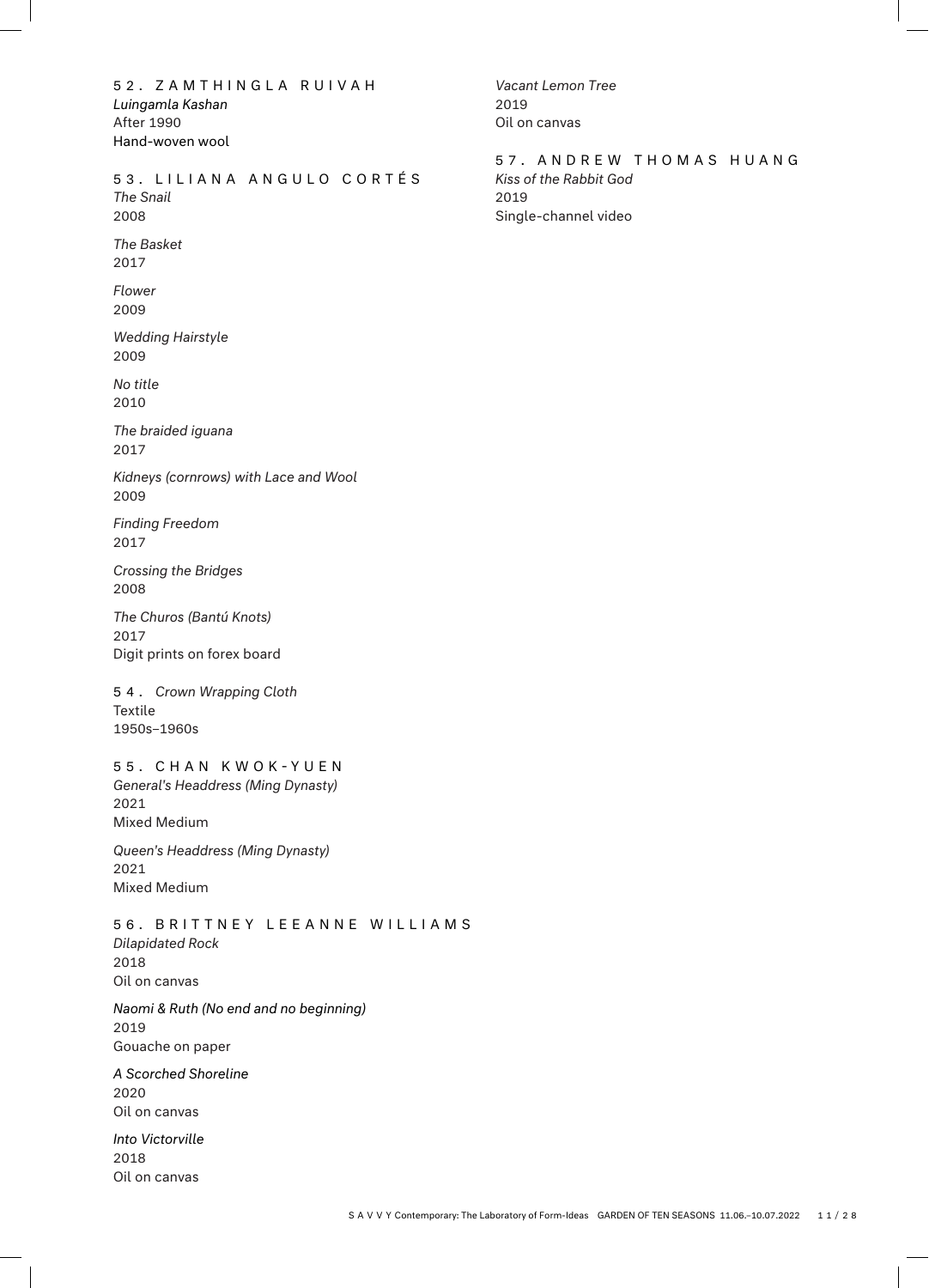

In alphabetical order with corresponding numbers on the floorplan

AMULET CLOTHES 28 Mid-20th century-2021

Among many types of objects or incantations that are used as technologies for healing or protection from diseases and other malefic forces are wearable amulets, like the ones shown here from Philippines, Myanmar, Northern Thailand, and Senegal.

In Southeast Asia, these amulets are powerful magical objects, containing a tradition that spans different lineages of art history and vernacular religious imagery, often loosely adopting Buddhist, Hindu, or Catholic mantras and sermons and recomposing them under new meanings. These blouses are also connected to the tattoo culture of the region, itself a form of protecting, healing, and connecting the body to higher forces. These amulets from the Philippines, known as antinganting, were used primarily by guerrillas fighting the Spanish, American, and Japanese occupiers.

Tonton Kâ, a shaman from the Casamance region of Senegal, made the tunic in the exhibition as a means of protection at the beginning of the COVID-19 pandemic. Over the centuries, talismanic tunics have been made by figures of great learning or spiritual ability, such as shamans or Sufi figures, in several of West Africa's ancient centres of Islamic scholarship. These tunics normally include phrases, "magic squares," and the names of Allah. The maker prepares the woven cotton tunic by writing an appropriate surah from the Koran on a wooden writing board, washing off the text into a bowl with other ingredients, then painting the liquid onto the cloth, which creates a hard surface to write on when it becomes dry. Traditionally, the finished tunic was worn in secret under the robes of people who required powerful protection, with different surahs being employed on the tunics for different defensive needs.

| ANDREW THOMAS HUANG    | 57 |
|------------------------|----|
| Kiss of the Rabbit God |    |
| 2019                   |    |
| Single-channel video   |    |
| Courtesy of the artist |    |

This absorbing, semi-autobiographic and fantastical short film by Andrew Thomas Huang follows an ordinary Asian-American restaurant worker's extraordinary sexual awakening. The whole affair begins at a typical Californian Chinese joint, with nightly visits from the Rabbit God, who arrives in the body of a tantalising mysterious stranger. It then blossoms into a tryst that empowers the young man to embark upon a painful yet liberating journey of self-discovery.

The Qing dynasty myth of Tu'er Shen traces the story of a Hokkien soldier who was executed for spying on his male lover. The ruler of the underworld decided that since the soldier's crime was one of love, he would be ordained as Tu'er Shen, or the Rabbit God, the patron deity of gay love. Tu'er Shen's temple in New Taipei City, the world's only religious establishment dedicated to gay love, has been officiating same-sex marriages since Taiwan's legalisation of marriage equality in 2019.

A NDREW THOMAS HUANG Born in 1984 in Los Angeles, lives and works in Los Angeles.

ANTONIO PICHILLÁ 31 *Blows and Healing* 2018 Single-channel video Courtesy of the artist

Antonio Pichillá's work often conjures the spiritual, esthetic, and technological universe of his Mayan Tz'utujil nation in Guatemala. This video shows him roaming and beating natural elements around Lake Atitlán as a stated form of healing. The act is as much a reference to Indigenous spiritual techniques of dealing with disease and other negative forces in life, as it is a personal performative process, one that also resists colonial stereotypes about Indigenous views of nature as being in a perpetual and homogenous harmony.

A NTONIO PICHILLÁ Born in 1982 in Solola, lives and works in Solola.

AQUI THAMI 51 *A Woman Was Harassed Here* 2017–ongoing Paper posters Courtesy of the artist

As a young Indigenous woman, Thami experiences harassment on a near daily basis, as is true for many of the women she knows. For this ongoing street art project, she pastes posters in vivid pink on city walls, marking the places where she or women she knows have experienced harassment. The posters bear the clear, uncomfortable testimony: "A Woman Was Harassed Here." Tired of society's complicity and silence in burying these stories and shaming women when they speak up, Thami began this project to engage women in a conversation about harassment. By marking these spaces in bright pink, this work showcases the pervasiveness of harassment against women. Through these posters, Thami is attempting to address the

S A V V Y Contemporary: The Laboratory of Form-Ideas GARDEN OF TEN SEASONS 11.06.-10.07.2022 12/28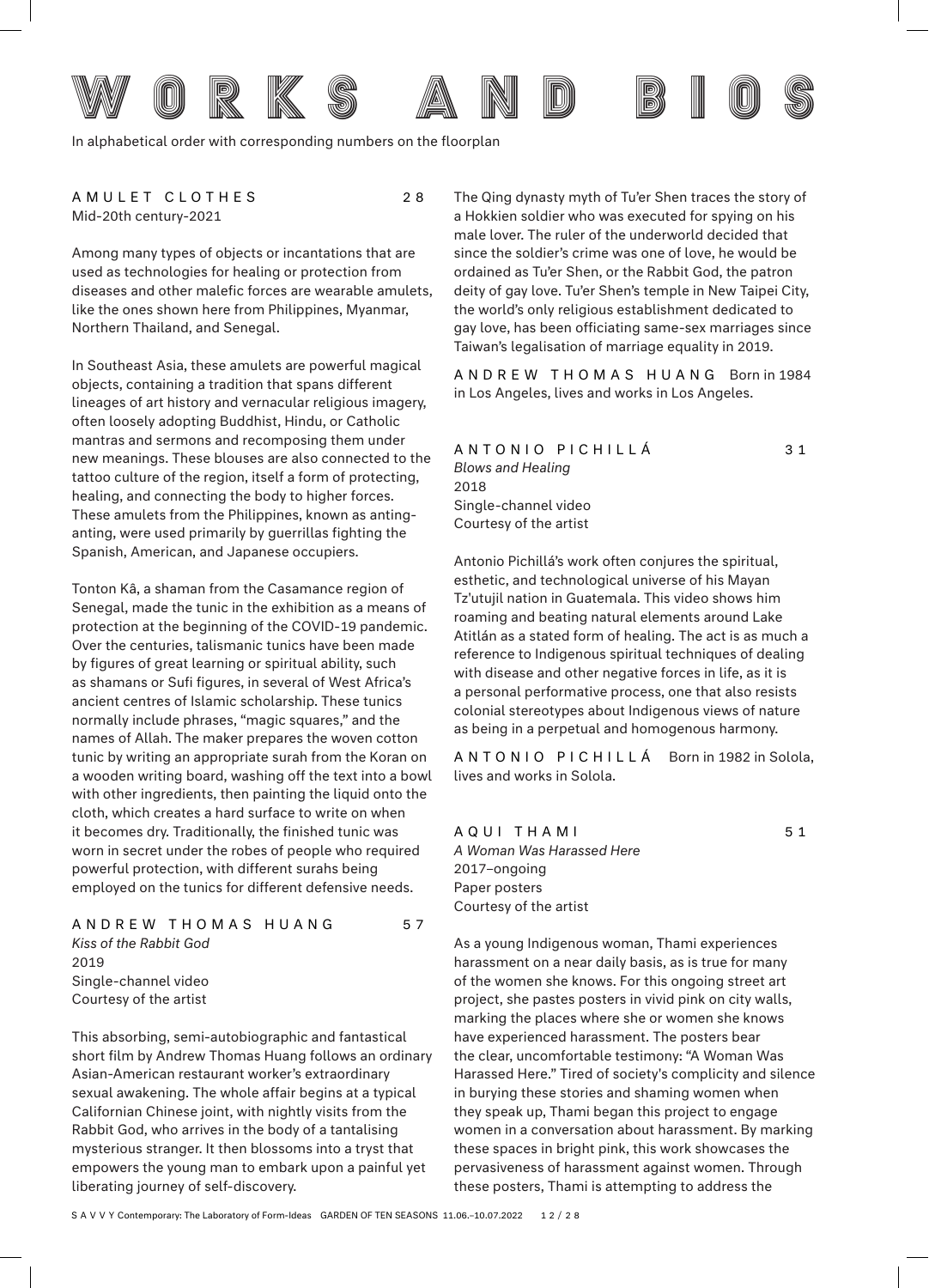collective female experience and to break the culture of silence encompassing harassment, in addition to questioning norms that expect women to be "well behaved," ignore their harassers, and walk away in order to retain respectability.

AQUI THAM I Born in 1989 in Darjeeling, lives and works in Bombay.

#### ARTREE NEPAL & 18 URMILA GAMWA THARU *Dai*! *Aau Aab Phen Yi Matime Godna Lagai* (*Mother! Come Let's Plant Tattoos in This Field Again)* 2018–ongoing Single-channel video

Courtesy of the artists and part of an ongoing research initiative by Artree Nepal and Urmila Gamwa Tharu. Artree Nepal includes the artists Subas Tamang, Mekh Limbu, Sheelasha Rajbhandari, Hit Man Gurung, and Lavkant Chaudhary.

Tikās/Godnas were once a thriving tattooing practice in Nepal's Terai region. Now, it is only being preserved by a handful of women. State persecution and discrimination against the Tharu community disincentivized many from bearing such visibly distinct and prominent markers of their Tharu identity in public, a practice that is deeply entwined with their Indigenous history.

In the Tharu language, the expression "tikā likhi" (to write a tikā) captures the importance of this art form. Tikās are simultaneously images, maps, and texts transferred intergenerationally from body to body. The exploitation of Tharu lands and communities by feudal and capitalist structures are driving forces for the loss of this tradition. The landscapes that gave shape to the rich iconography of Tharu tattooing have been rendered unrecognisable over decades of deforestation, urbanisation, and displacement. The continued presence of each tikā thus embodies the corporeality of history, identity, and the resistance of Tharu communities across Nepal.

A RTREE NEPAL is a Kathmandu-based artist collective formed in 2013.

U RMILA GAMWA THARU was born in 1995 in Kanchanpur, lives and works in Kathmandu.

*Asafo flag* 0 1 Early 20th century

The Asafo flags are regimental flags of the Fante, an Akan community in Southern Ghana. The flags are influenced by a combination of Akan proverbs and visual imagery, and often contain subverted European heraldic elements, used ironically as a form of exposing the absurdity of colonialism. The Asafo companies

were developed as all-male defensive military groups in Fante villages. Asafo is derived from the Fante words sa, meaning "war" and fo, meaning "people." Asafo companies were also responsible for maintaining sanitation and roadwork, protecting state goods, creating local policies, conducting funeral rights, and organising community entertainment. The fighting duties of the Asafo companies ended with British colonisation, but they still played a strong role in the ritual life of Fante villages.

The Asafo flag included here was made during the first years of British colonial rule in Ghana. It depicts a train carrying mining products in great detail, alongside the Union Jack in its upper left corner – post-independence flags would carry the colours of the young nation of Ghana instead and older flags would feature the Dutch flag. The first trainline in Ghana was built by the British between the coast and the mining town of Tarkwa, which was strictly used as an instrument for colonial theft. While the intended meaning of using this loaded train on an Asafo flag remains with its maker and commissioner, we can speculate that it might have been meant as a threatening (yet perhaps ironic) symbol of devastation towards a rival Asafo company (as many flags indeed were), which would be 'plundered like the British are plundering our lands', as the reference to the British infrastructure would have been commonly seen as a symbol of banditry across the different Asafo companies.

#### ASHMINA RANJIT 44

*Hair Warp – Travels through Strands of Universe, 8* 2000

Pastel and charcoal on lokta paper Courtesy of the artist and KADIST Collection

*Hair Warp – Travels Through Strands of Universe, 3* 2000 Pastel and charcoal on lokta paper Courtesy of the artist

In this series, human hair is treated as a sacred element that connects womanhood and "all phenomena beyond the sky," according to artist Ashmina Ranjit. In Ranjit's paintings, these sinuous hair strands constantly morph into different braids, swirls, and landscapes, emitting a mysterious life force as they "flow, fly, dance, celebrate, shout, and echo in the night sky."

*Happening: Present Situation* 2004 Digital Prints and stencil marks Courtesy of the artist

At the peak of Nepal's decade-long conflict (1996- 2006), news of deaths and disappearances had become commonplace. On 1 May 2004, artist and activist Ashmina Ranjit staged *A Happening*, not only to perturb Kathmandu's apathy towards the armed conflict raging in rural areas but also to subvert the national prohibition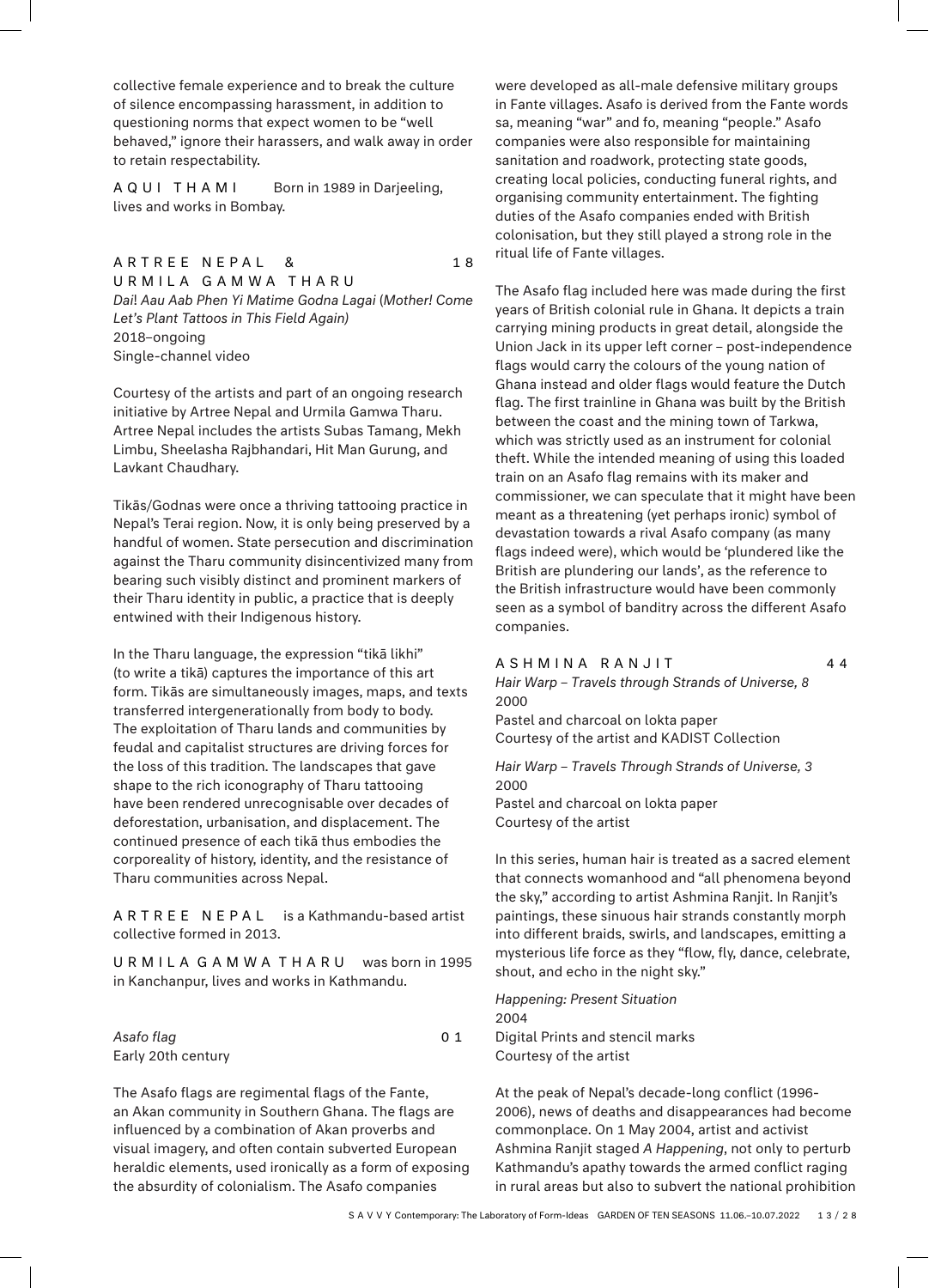on public gatherings during a state of emergency. Ranjit covered herself in black ink and walked in silence alongside other performers towards Singha Durbar, the seat of the Nepali government. More than 100 individuals dressed in all black walked in silence, in pairs, and took turns falling to the ground. The fallen bodies were then outlined with white chalk. Fifty-two radio stations across Nepal broadcasted a cacophony of wails, cries, and lamentations during the march, activating the public space with a paradoxical sense of composure and chaos.

A SHMINA RANJIT Born in 1966 in Kathmandu, lives and works in Kathmandu.

AZIZ HAZARA 35 *Rehearsal* 2020 Single-channel video Courtesy of the artist and Experimenter in Kolkata

Youthfulness and gestures of play are central to Hazara's practice, using this as a lens to give pause to the behaviours of children – the next generation – as foreboding reflections of the enduring and all-pervasive effects of conflict and war. In this video, the artist captures two young boys imitating the guttural rattling of an automatic rifle, as they play shooting in the field in front of them, and swivelling as if to suggest the gun is mounted. Their expressions are focused and deadpan, one taking aim and the other acting as the faithful machinery. They are both weapon and wielder.

While this form of play is not unique to Afghanistan or other war-torn nations, the eerie accuracy of the motions the boys make point to learned behaviour, experience and witness, questioning the innocence of their gestures. What are they waiting for or as the title asks, what are they rehearsing for?

A ZIZ HAZARA Born in 1992 in Wardak, lives and works in Kabul and Berlin.

B A A C H I D E V I, M A N J U L A D E V I THAKUR, AND PALATI DEVI 13

B A A C H I D E V I *Kali* 1989 Water-based pigment on paper

MANJULA DEVI THAKUR *Kali* 1989 Water-based powdered colour on paper P ALATI DEVI *Woman With Two Fish*  1989 Water based powdered colour on paper Courtesy of the artists and Claire Burkert

Mithila art was primarily a mural-based tradition practised by women in villages and passed down matrilineally. Clay, cow dung, and husk were used to create a mixture that was applied on earthen walls; various patterns, animals, and mythological characters were then shaped and painted. In Janakpur, this artform witnessed a transition in 1989 when icons and images were transferred from walls onto paper. A similar and earlier trend also happened in Bihar with the tradition of Madhubani painting.

B A A C H I D E V I, M A N J U L A T H A K U R, AND PALATI DEVI were among the first artists to work for the Janakpur Women's Development Center, an organisation that employs and sells the work of female Mithila painters. These artists came from adjoining villages of Janakpur and from different caste groups. These series of works illustrate an inflection point for Mithila paintings. In its early years, artists were more rooted in the Mithila region's idiosyncratic image-making dialect. Over the years, such works have changed to include more secular narratives, varied colours, and social issues catering to Nepal's NGO sector.

BATSA GOPAL VAIDYA 29 *Ayurvedic Yantra II* 1971 Oil on embossed paper Courtesy of the artist and Dr. Santos Shakya

*Ayurvedic Yantra II* 1971 Oil on embossed paper Courtesy of the artist and Dr. Santos Shakya

*Mantra* 1970 Embossed woodcut print on paper Courtesy of the artist

*Yantra* 1970 Embossed woodcut print on paper Courtesy of the artist

*Yantra* 1971 Embossed woodcut print on paper Courtesy of the artist

The word "vaidya" in Sanskrit means physician, and Batsa Gopal Vaidya comes from a caste of traditional healers in the Newa Indigenous community of the Kathmandu Valley. According to legend, his family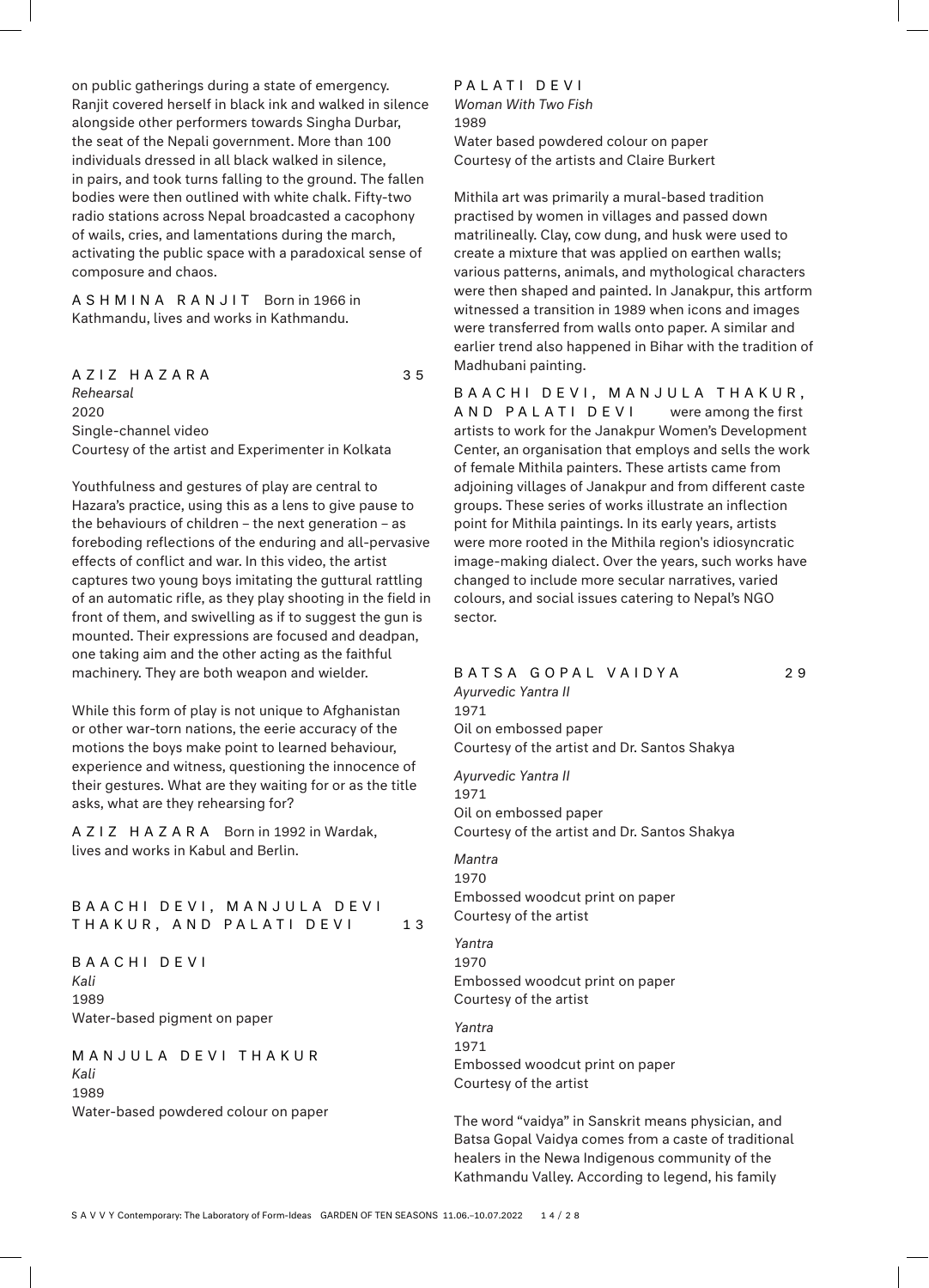were healers of tigers and in the 20th century even served as ayurvedic physicians to the court of Prime Minister Juddha Sumsher Rana. After returning to Kathmandu from Bombay in 1970, Vaidya was urged by his sister to put together an exhibition. While conducting research, Vaidya came across a manuscript of shamanic practices in his father's collection. In the manuscript, esoteric Tantric practices were detailed for the creation of healing amulets and medicines, which included animal sacrifices and shamanistic rituals in cremation grounds. While Vaidya eschewed such rites, he appropriated images that would have traditionally been drawn to heal certain ailments – for example, the motif used in Ayurvedic Yantra II is intended to cure eye disorders. In this way, Vaidya underscores the aim of the modernist art movement in Nepal to root itself in Indigenous traditions and simultaneously experiment with new modes of expression, creating works that were remarkably timely to the artistic conversations taking place that decade around the world.

BATSA GOPAL VAIDYA Born 1946 in Lalitpur, lives and works in Lalitpur.

BRIT TNEY LEEANNE WILLIAMS 56 *Dilapidated Rock* 2018 Oil on canvas

*Naomi & Ruth (No end and no beginning)* 2019 Gouache on paper

*A Scorched Shoreline* 2020 Oil on canvas

*Into Victorville* 2018 Oil on canvas

*Vacant Lemon Tree* 2019 Oil on canvas All Courtesy of the artist

These works focus on the figure, more specifically on the Black body, as a site of memorialisation yet capable of transcendence and transformation. Brittney Leeanne Williams's works interrogate the duality of the body in the landscape as well as the body landscape. The environments featured in her works are often assembled from memory, art history, and a flat colour field painting style.

The bodies engage with these environments, often through contorted forms, mimetic of an undulating landscape but as a means of revealing the traumatic violence and systematic oppression that has dictated the orientation and placement of the Black body. Red bodies recur throughout her practice, drawing their form from excavated personal family traumas, and are used to investigate Black communal grievances. Red has become a key colour, enabling these bodies to emit a signal, like an ambulance siren or red pulsating light, taking command and authoritatively demanding attention from the viewer.

B RITTNEY LEEANNE WILLIAMS Born in 1990 in Pasadena, lives and works in Chicago.

CHAN KWOK-YUEN 55 *General's Headdress (Ming Dynasty)* 2021 Mixed Medium

*Queen's Headdress (Ming Dynasty)* 2021 Mixed Medium All works courtesy of the artist

With a career spanning seven decades, Chan Kwokyuen is Hong Kong's foremost Cantonese opera costume maker. Having innovatively used new materials reflecting Hong Kong's industrial development in the post-war era, Kwok-yuen has witnessed the greater part of this art form's history in Hong Kong. While rooted in various ancient art forms, Cantonese opera is primarily a modern vernacular phenomenon. Through its hybridity and constant transformation, it has mirrored China's great upheavals over the past century and a half. Chinese Opera costumes accurately depict those worn across China's various eras, thus effortlessly maintaining a historical record spanning the past two millennia through fashion – a subtle contribution to the sense of identity and continuity of the Chinese community.

*Commissioned for Kathmandu Triennale 2077.*

C HAN KWOK-YUEN Born in Zhongshan, lives and works in Hong Kong.

CHET KUMARI CHITRAKAR 11 *Newa block print* 2021 Powder colour on lokta paper Courtesy of the artist and Artree Nepal

Among numerous cultural traditions developed in the Kathmandu Valley, printmaking stands as a distinct art form. Woodblocks, known as thāsā, are used primarily by the women of Chitrakar communities to make prints for the city's diverse festivals. Chet Kumari Chitrakar is among the few artists who continue to produce hand painted prints. While structured and formal traditions of Newa art, like Paubha paintings, are extensively studied, vernacular and accessible artforms are often undermined.

Today, imported offset prints of Gods and Goddesses have completely overtaken the market, collapsing the commercial value and the prestige of old block printed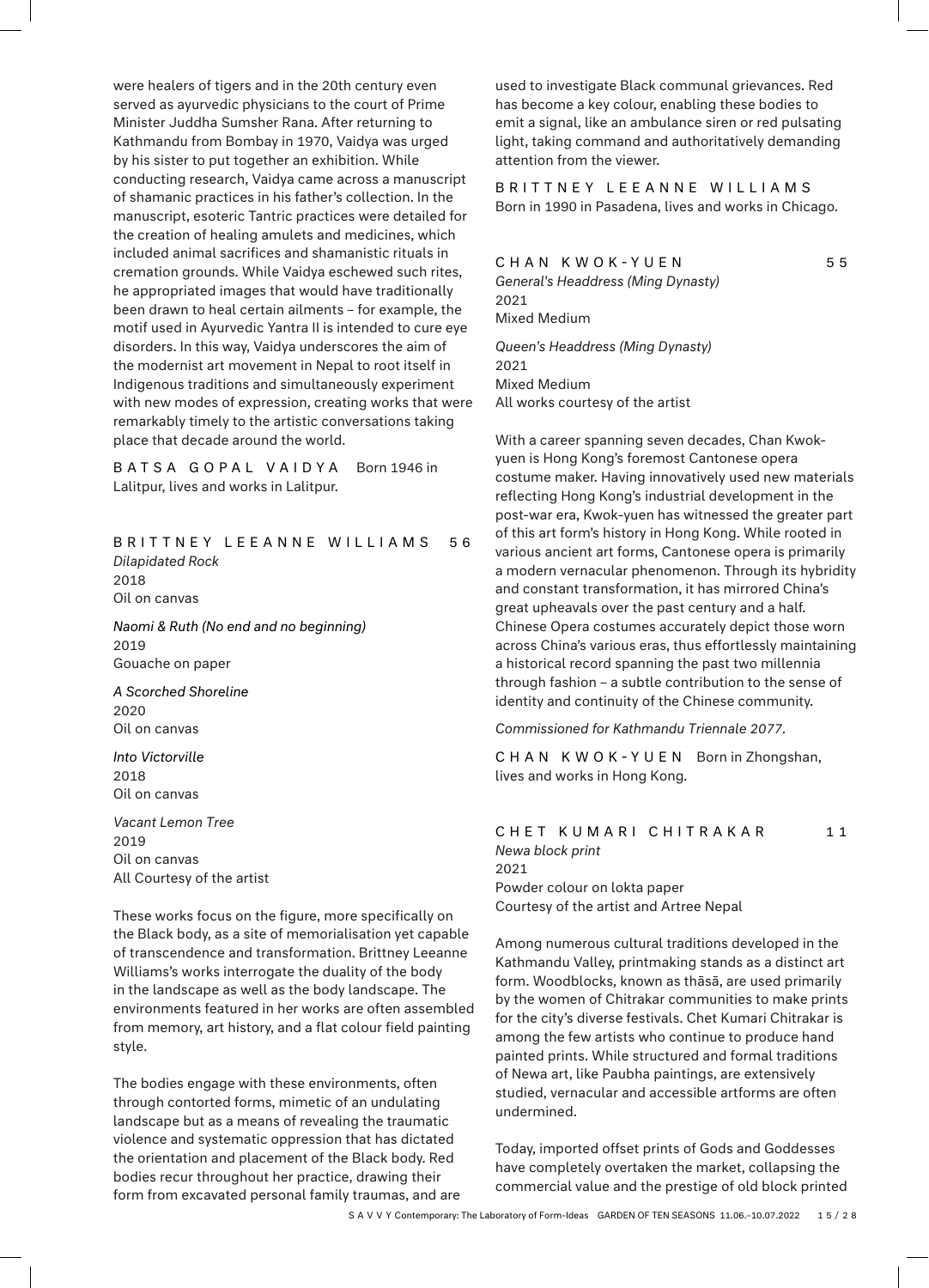and hand painted pictures. With declining profitability, increasing modernization, and waning devotion, many intangible forms of heritage, like block printing, are gradually being lost. Chitrakar admits that she now works solely for the sake of keeping the block printing tradition alive.

C HET KUMARI CHITRAKAR Born in 1954 in Kavrepalanchok, lives and works in Bhaktapur.

CHIJA LAMA 32 *Collection of rung nga (buti/amulets)*  Woodcut block printed on rice paper Courtesy of the artist and Artree Nepal

Chija Lama is a practising healer trained in the local medicine and healing tradition in Nuwakot, which like many other Indigenous communities has its traditional roots embedded in Bönpo and Buddhist religion and texts. Lama first started learning to make amulets from the village's local monks and later trained in various monasteries, where many of his hand-carved woodblocks were used for making amulets. His process involves etching mantras into woodblock prints that are then folded and bound to make amulets for various purposes, such as bad dreams, headaches, insomnia, illness and also for the purpose of education and protection.

The interaction between Lama as a healer and his community is based on faith and trust. The process not only involves Lama as an amulet-maker but also as an advisor, examiner, and listener. He understands the problem at hand and provides psychological reassurance, diagnosis of the cause, and a solution that involves specific rituals including the rung nga (buti/ amulets) that serves as protection from aliment.

C HIJA LAMA Born in 1954 in Nuwakot, lives and works in Nuwakot.

#### CITRA SASMITA 23 *Timur Merah Project II; The Harbor of Restless Spirits* 2019 Ink on leather, turmeric powder Courtesy of the artist and KADIST Collection

This striking work reflects the Kamasan Balinese painterly language that Citra Sasmita has been developing in her practice. It represents a geography of female figures, fires, and various natural elements, composed whimsically in an unfolding of pansexual energy. While rooted in mythological thinking through specific Hindu and Balinese references, the scenes are part of a contemporary process of imagining a secular and empowered mythology for a post-patriarchal future.

On the floor, the poem "The Harbor of Restless Spirit" is translated from a fragment of the 14th century Balinese poem called "Kidung Wargasari". The kidung, or poem, talks about a Balinese calendar that mentions ten seasons. The poem fragment discusses the fourth season: the fertile season in which nature blooms and the poet receives sublime inspiration and knowledge from nature. It is also sung in Balinese rituals when praying to Mother Nature:

*Thou Mother of Earth, Mother Universe The intangible unthinkable As the almighty creator of all seen and the unseen above the world Only by Your blessing and grace, then words become fountain And wisdom become the current The essence of the beginning is a necessity As the days bend to the times In a scene which is expertly played by its inhabitants; Between giving and stealing lives, there aren't many choices Forest and mountains keep the strange season Which brings cold and brisk or sweltering heat These make all beings mortal and dissolve with world lineage Whereas the fourth season, flowers bloom Fragrant and soluble in the yellow of Tangguli tree Inundated by the root Gadung that clings and thrives The season continues without any futile time All beings began to seed, into trees, into water, into fire Into life that is waiting to be named* C ITRA SASMITA Born in 1990 in Tabanan,

*Crown wrapping cloth* 5 4 **Textile** 1950s–1960s

lives and works in Singaraja.

This textile is a wrapping cloth for a female silver crown worn by the Làn Tiẻn people of Northern Vietnam as part of a complex arrangement of power between the female spirit, women's hair, and the cosmos. Different levels that are periodically revealed or hidden also exist within this dynamic. When the crowns are not being worn, they are kept wrapped in a cloth, such as the one shown here. This extremely intricate and brilliantly executed cosmic map uses indigo cotton-embroidered symbols and Chinese characters, re-signified in a magical context.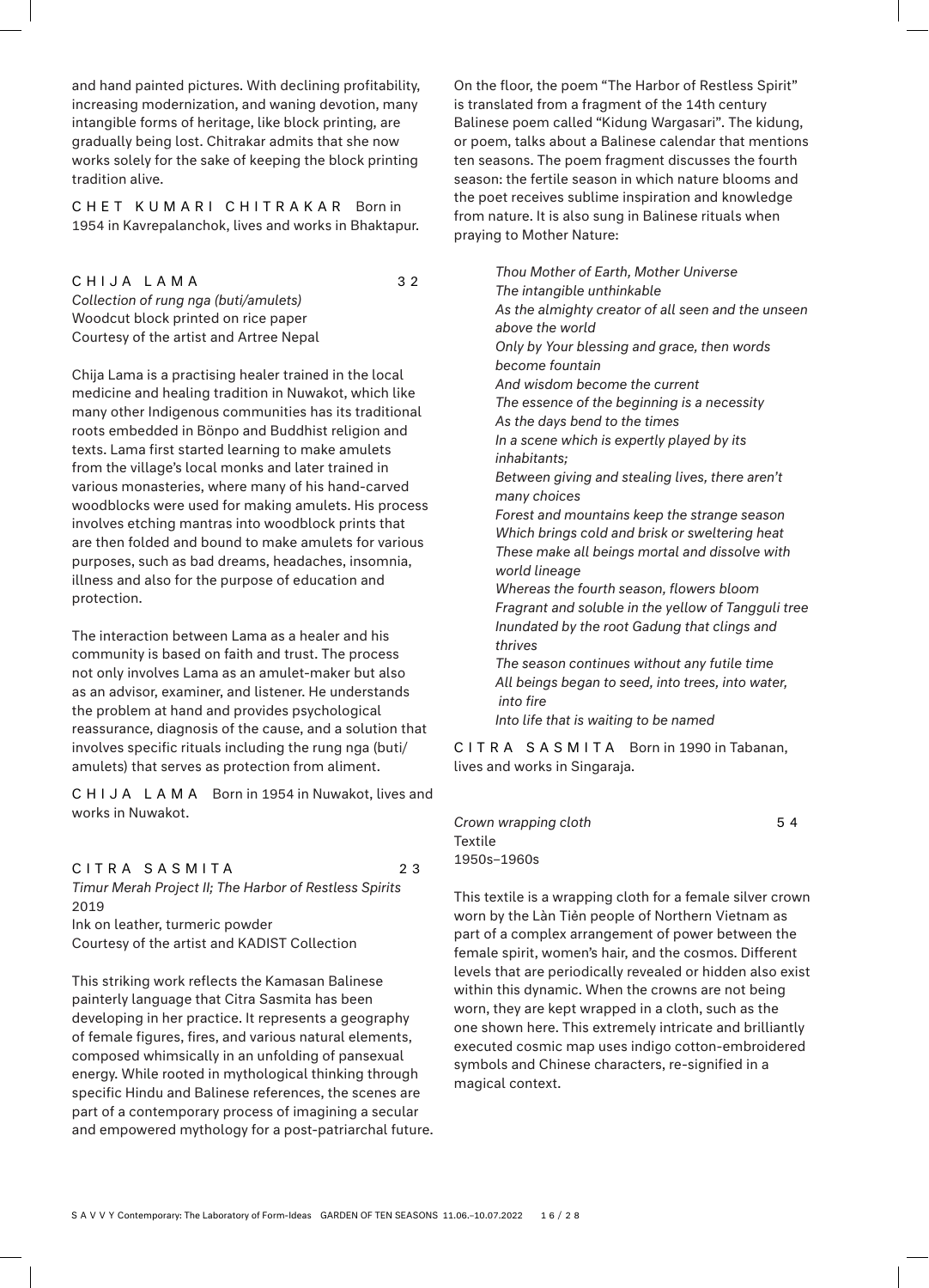DAL BAHADUR GURUNG 14 *Khoebo Dhi* 2019 Plastic fibre and nanglo as pedestal Courtesy of the artist

A Khoebo Dhi is a sacred community space created by Gurung practitioners of Bon, an Indigenous religion of the Himalayan region that preceded Buddhism. These structures have only been built recently to provide a space for acknowledging the ancestors and gurus of Gurung Bon: Ghyapre (Khlepree) Guru, Pyachhu Guru, Bonlam Guru, and Paidi Guru.

This model of the Khoebo Dhi is designed by Dal Bahadur Gurung. The sculpture encapsulates the adaptations taken by several Indigenous religions to institutionalise and formalise their traditions as a

means of asserting and preserving their identity. These spaces also facilitate the transfer of intergenerational knowledge.

The development of Bon temple architecture over the past decades has been a parallel process to the changes in Nepali society after the establishment of the republic, seeing the country move away from an imposed monolithic Hindu identity. Bon temples have been built or planned around the world, in centers of Nepali Gurung diaspora.

D AL BAHADUR GURUNG Born in 1986 in Kaski, lives and works in Pokhara.

EKARAM SINGH 25 *Illustrated Manuscript of Hindu Tantrism* (Recreated) 2020 Acrylic on cotton canvas Courtesy of the artist and Singh family

This contemporary reproduction of a stolen manuscript provides an annotated diagram of the esoteric "subtle body," which Hindu tantrism conceives to lie within the "real" human body. This body contains specific energy centres, or lotuses of chakras (wheels and circles), usually seven in number and arranged vertically as illustrated here. The chakras are connected by energytransmitting channels (nadis), a primary, central one (sushumna) and several subsidiary ones. Two critical nadis traverse the subtle body from the big toes to the nostrils, depicted here as a red (solar) line on the right and a blue (lunar) line on the left, both entwining the chakras in their passage.

Each chakra represents an ascending level of consciousness, beginning with the muladhara chakra at the base of the spine and ending above the head in an inverted, thousand-petalled lotus, known as the sahasrara chakra. The subtle body pictured in this manuscript stands on (or emerges from) a primaeval

ocean, symbolising the depths of the unconscious, which is defined in the commentary as billions of underworlds. The representation reflects an artistic style and visual understanding of the position of the chakras above the human body that is specific to the Nepali context.

E KARAM SINGH Born in 1965 in Kathmandu, died in 2021 in Kathmandu.

FREDDY MAMANI 16 *Neo-Andean Architecture* 2022 Digital prints Courtesy of the artist

Freddy Mamani is a Bolivian architect who has built more than 100 Neo-Andean constructions, mainly in the city of El Alto above La Paz. Inspired by his Aymara Indigenous culture, he has developed a unique, colourful, highly ornamented architecture and a new typology called the cholet. The term derives from "cholo," a loosely defined Spanish term considered derogatory in some contexts and empowering in others, it refers to people of both European and Indigenous heritage in Latin America.

The structure, a mixture of concrete and brick filling, is thought out in advance, and the first part built is monochrome. Once on the building site, Mamani and the workers draw colourful decorative elements, representing the nuanced patterns of Andean cultures. The ornamentation of the façades can be found in the interior, especially in the ballroom, which is the "brand image" of the building. It delivers an atypical, cultural, but no less functional architecture for a new social group of Aymara elites who have the financial resources to build these cholets.

Neo-Andean architecture largely emerged during the presidency of Evo Morales, who was Bolivia's first Indigenous leader in the country's 200 year history. It can be seen as a consequence of both his economic policies, which empowered a generation of Aymara businesspeople, and of the sense of pride he instilled in the country's Indigenous majority. Each building is different in the design of its facade, the architecture of the cholet, the patterns and colours used inside and outside. However, the scheme, its distribution by levels and their use remain the same. For this reason, some architects choose not to recognize Mamani as an architect but rather as a decorator. These criticisms are often a pretext for disregarding contemporary architecture that highlights Indigenous people who have reached a new social status. While Neo-Andean architecture has been developed by Mamani, it has become an inspiration for many other buildings in Bolivia, spreading a style that boldly affirms the new place of the Indigenous people in Bolivian society.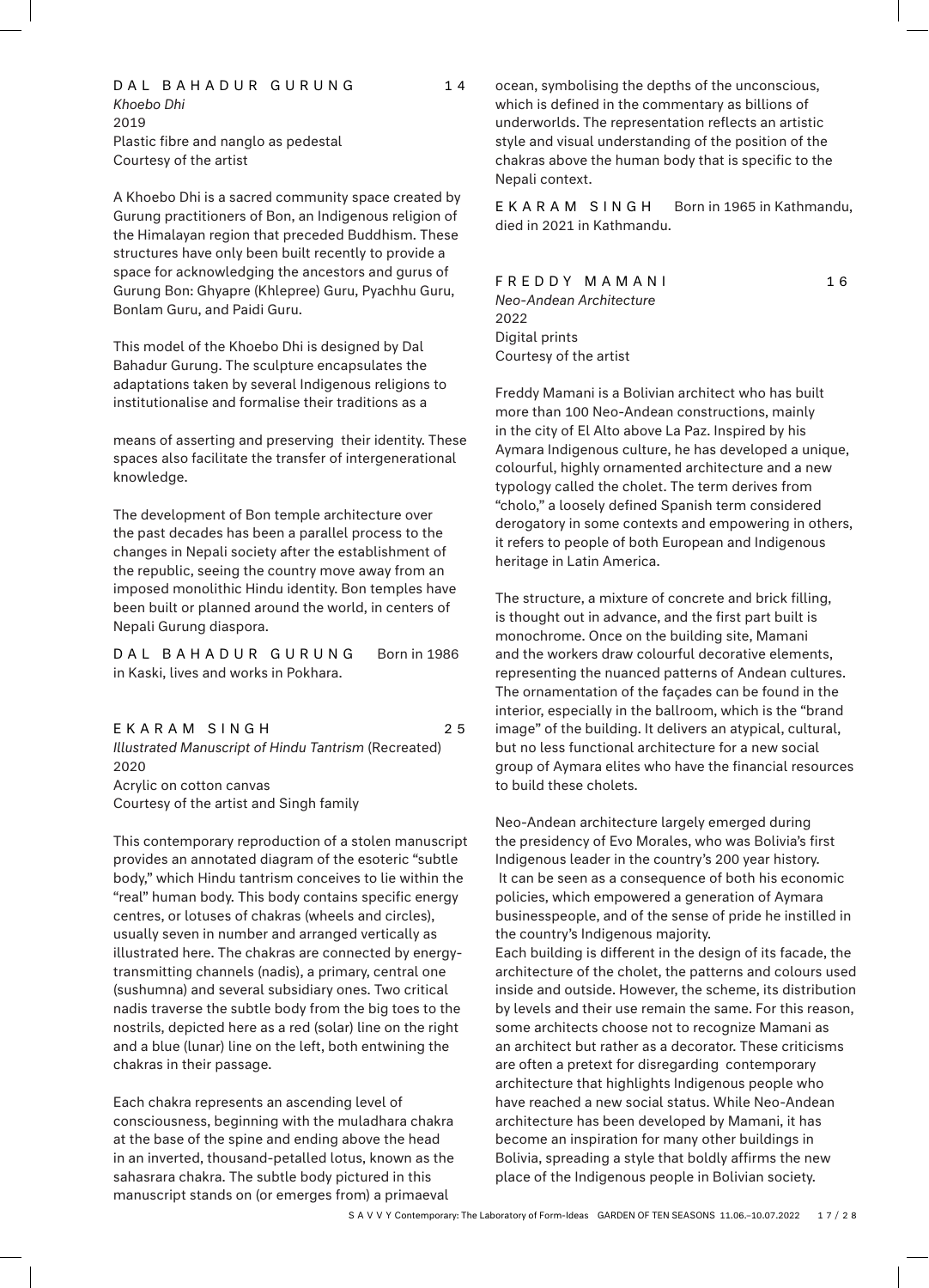FREDDY MAMANI Born in 1971 in Catavi, lives and works in El Alto.

HUNG FAI 20 *Wild Grass XVI* 2019 Ink on paper Courtesy of the artist

The work depicts a horizonless landscape of weeds, potentially a marsh or a land on fire. The artist's works entail a series of experimentations and transformations, by and through deconstructing the principles of traditional Chinese ink painting, and extending its possibilities.

H UNG FAI Born in 1988 in Hong Kong, lives and works in Hong Kong.

HUNG FAI AND WAI PONG YU *Same Line Twice 14* 2017 Pigmented ink and ballpoint pen on paper Courtesy of the artists and Grotto Fine Art

This project is a collaboration between Hung Fai and Wai Pong Yu, who are both artists working primarily in the East Asian language of ink art. It reflects a tendency in contemporary Hong Kong ink, in which the spirit of this lineage is captured through the exploration of both traditional and non-traditional media, building on the work of several generations of artists in the past century who have expressed their subjectivity and the upheavals of modernity by constantly reinventing this artistic language.

HUNG FAI was born in 1988 in Hong Kong and lives and works in Hong Kong.

W A I P O N G Y U was born in 1982 in Hainan and lives and works in Hong Kong.

INDU THARU 48 *Ragat Timro Pani Raato Chha*  2008–ongoing Single-channel video Courtesy of the artist and anonymous photographers

Tharu women have made significant contributions to the struggle for Indigenous rights and recognition in Nepal. This series by artist, writer, and activist Indu Tharu documents the participation and leadership of women in strengthening the movement. The title "Ragat Timro" Pani Raato Chha can be translated as "Your Blood Runs Red Too."

The photos show key moments of activism from 2012 onwards, although the major turning point in women's involvement was around 2008. In the Kailali district

of the western Terai region, large and sustained demonstrations demanding a Tharuhat State, or Tharu ethic state, were carried out by a range of Tharu organisations, in direct opposition to the United Far West (UFW) protests. To weaken morale, the UFW – padded by political support, police forces, and the mainstream media – would attack Tharu men and boys.

Wanting to sustain the momentum of the movement, Tharu women organised, marched, and rallied, taking up the responsibility of public demonstration. By wearing their traditional attire to protests and reviving Tharu-specific festivals, language, and other intangible forms of their heritage, they have also preserved their ancestral culture.

*Ragat Timro Pani Raato Chha* explores the systemic culture of exclusion, oppression, and violence facing the Tharu community since the beginning of the Nepali state. This decades-long intergenerational movement is yet to see resolution.

I NDU THARU Born in 1989 in Kailali, lives and works in Kailali.

JOYDEB ROAJA 41 *Generation Wish Yielding Trees and Atomic Tree* 2020–2021 Series of ink pen drawings on paper Courtesy of the artist

In the series *Generation Wish Yielding Trees and Atomic Tree*, Joydeb Roaja portrays the impact of militarisation on the Chittagong Hill Tracts in Southeastern Bangladesh, home to many Indigenous peoples including the artist's own Tripura community. The pervasive presence of military motifs across daily life in the region attest to the idea that weapons and symbols of war were introduced to its visual vernacular long ago and were imprinted in the memories of its communities from a very young age.

Drawing from the artist's performance practice and beliefs of the Tripura community, Roaja addresses the inherent generational burden, wondering about the possibilities for the survival of Indigenous knowledge systems in the face of violent modernities.

JOYDEB ROAJA Born in 1973 in Chittagong, lives and works in Chittagong.

KARAN SHRESTHA 37 *Meanwhile* 2017 Single-channel video Courtesy of the artist

After the decade-long conflict (1996–2006) that ended with Nepal becoming a Federal Democratic Republic,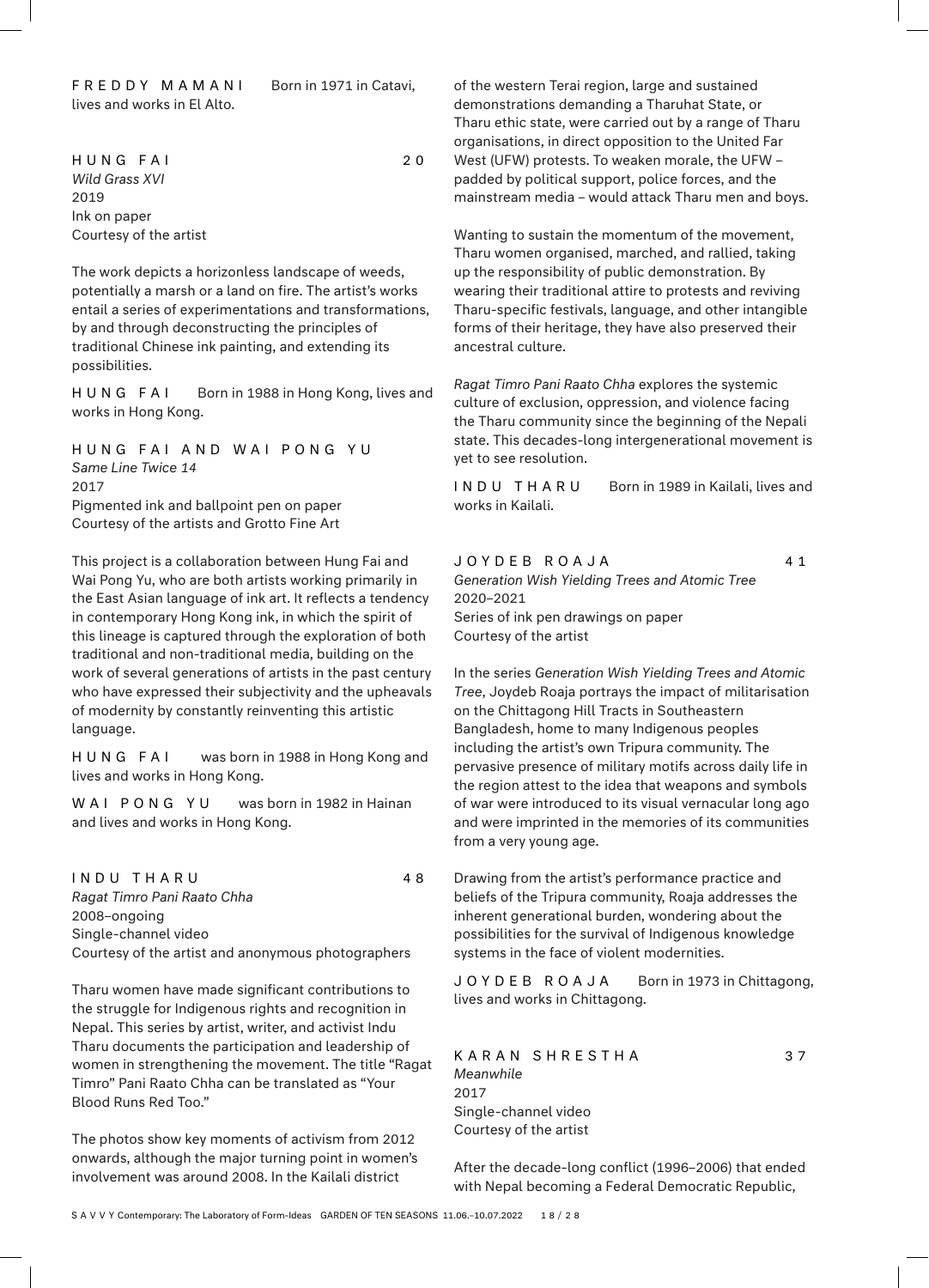political unrest and weak governance continued to mar the future of the country as daily life repeatedly witnessed ruptures. From accessing essentials to employment, education, compensation, legal justice, health facilities, and human rights, the people of Nepal have been forced to wait.

Shrestha's works record moments of impasse as the post-conflict period dragged on. The video speaks to how waiting has come to be a cultural pastime and a symptom of deep-rooted social differences.

KARAN SHRESTHA Born in 1985 in Kathmandu, lives and works in Kathmandu and Mumbai.

KÖKEN ERGUN & 03 TASHI LAMA *Nepali Power*  2022 Acrylic on canvas stitched on textile Courtesy of the artists

In 2017, Nepal and China signed a framework agreement for the Belt and Road Initiative (BRI). BRI is a strategy set forth by China in 2013 to expand its influence by building a network of economic corridors around the globe. BRI projects in Nepal include the Kathmandu-Kerung Railway, the Galchhi-Rasuwagadhi-Kerung 400 kilovolt transmission line, the 762 megawatt Tamor hydroelectric dam, and the 426 megawatt Phukot Karnali run-of-the-river hydropower project.

This work is composed of three vertical paintings that question the possibility of these projects and what they can bring to Nepal and take away from it. The outcome of a collaboration between Turkish artist Köken Ergun and Nepali artist Tashi Lama, this triptych of paintings is inspired by traditional thangka paintings. The painting on the left is the artists' impression of the Kathmandu-Kerung Railway project, while the painting on the right predicts how Nepal might export electricity to the greater region of South and Southeast Asia. The environmental and human consequences in relation to the construction of these projects are portrayed in the details of both paintings. A third painting – the middle of the triptych –simply states the words NEPALI POWER, an interplay of propaganda rhetoric and an intimate question: Will it happen or not?

*Commissioned for Kathmandu Triennale 2077, Nepal.*

*The artist's participation is made possible with support from SAHA Association and India Foundation for the Arts.*

K ÖKEN ERGUN was born in 1976 in Istanbul and lives and works in Istanbul.

T ASHI LAMA was born in 1992 in Kathmandu and lives and works in Kathmandu and Bhaktapur.

KÖKEN ERGUN & 04 S A T Y A M M I S H R A ( J A I N E P A L ) *Nepali Power*  2022 YouTube videos Courtesy of the artists

In the lead up to this collaboration with an Indian YouTuber, artist Köken Ergun opened his extensive research archive on China's Belt and Road Initiative to different YouTube content providers around the world. He asked them to produce short YouTube commentaries using materials in Ergun's archive, as well as other materials and footage they found from different open sources on the internet. The resulting YouTube videos comment on different aspects of China-related projects in Nepal, ranging from the Kathmandu-Kerung Railway to various hydroelectricity projects that might shape a different future for Nepal in the region. *Commissioned for Kathmandu Triennale 2077, Nepal.*

*The artists' participation is made possible with support from the SAHA Association.*

K ÖKEN ERGUN was born in 1976 in Istanbul and lives and works in Istanbul.

S ATYAM MISHRA was born in 1997 in Indore and lives and works in Indore.

# KOMAL PURBE 46 *A woman flying a rocket*  2019 Acrylic on lokta paper

Courtesy of the artist and Janakpur Women's Development Center

Representing a shift in contemporary Mithila paintings, Komal Purbe's work incorporates whimsical and fantastical elements of her own making that go beyond traditional narratives. Her works transcend contemporary realities to allude to possible futures for Mithila women. While she feels that many aspects of her culture are eroding, she continues to incorporate new vocabularies and experiments in order to stay relevant with the times.

K O MAL PURBE Born in 1986 in Madhubani, lives and works in Dhanusha.

### LILIANA ANGULO CORTÉS 53 *The Snail* 2008 Hairdresser: Irene Rivas Model: Luz Victoria Perea Córdoba Location: Quibdó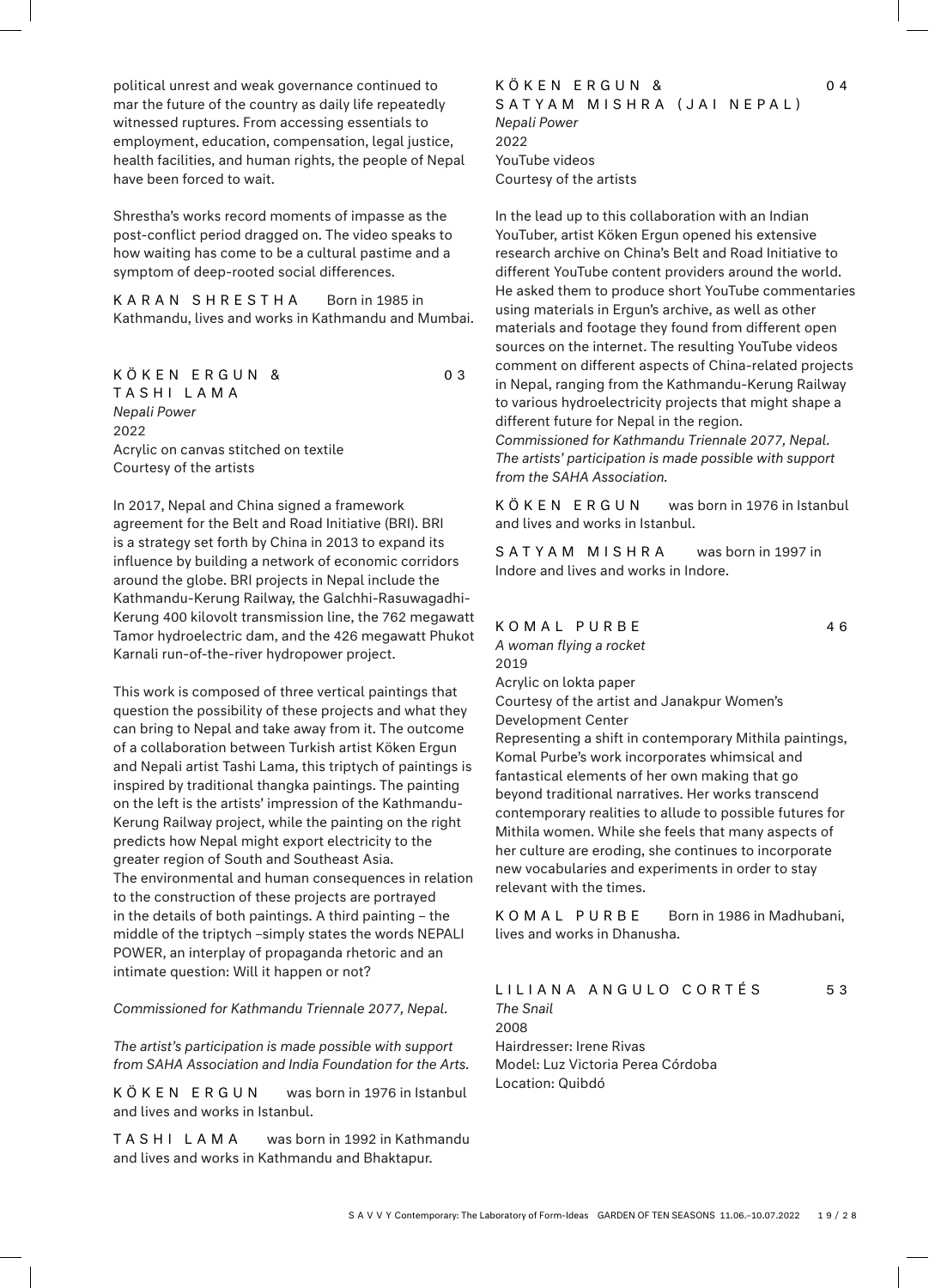*The Basket* 2017 Hairdresser: Neida Lucia Aragón Model: Ana Lorena Cuero Location: Tumaco

# *Flower*

2009 Hairdresser: Delly Briggite Riascos Mosquera Model: Daisy Jullieth Campaz Location: Buenaventura

*Wedding Hairstyle* 2009 Hairdresser: Lucina Valencia Herrera Model: Hairdresser's daughter Location: Buenaventura

*No title* 2010 Hairdresser: Member of "From Exclusion to, 2010 Acknowledgement " Model: Mayesti Nagles Vergara Location: Medellín

*The braided iguana* 2017 Hairdresser: Glenis Yaniza Calzada Sinisterra Model: Solangie Bolaños Lara Location: Tumaco

*Kidneys (cornrows) with Lace and Wool* 2009 Hairdresser: Antonia Olave Model: Derlyng Zamira Diuza Murillo Location: Buenaventura

*Finding Freedom* 2017 Hairdresser: Yesenia Angulo Model: Johana Cabezas Ramos Quiet Hair Tumaco

*Crossing the Bridges*  2008 Hairstylist: Anni Jennifer Mosquera – "Juanita" Model: Diana Paola Cordoba Moreno Location: Quibdó

*The Churos (Bantú Knots)* 2017 Hairdresser: Susana Preciado Model: Ana Milena Ponce Hurtado Location: Tumaco

All digital print on forex board All courtesy of the artist

In this photo series, resulting from a collaborative process involving hair activists and community salons, Liliana Angulo Cortés seeks to document oral traditions and practices associated with hair care and the global sense of identity among the diverse African diaspora via braided hair designs, which unites people from distinct

areas despite the linguistic and cultural differences created by colonialism.

During the slavery period in Colombia and the Caribbean, individuals who were escaping enslavement and establishing maroon communities of free people often used hairdos as maps of escape. The braids and hair designs were secret codes in which particular styles indicated each means of escape – by land or water – while others indicated dangers on the route. While braiding, people who were enslaved learned about escape plans in the mines or plantations and which actions to follow during their escape. Seeds and gold were kept on their heads to survive in freedom and helped form the basis of the free communities that sprung and in some cases survived for centuries across the Americas.

Angulo Cortés, who is of African-Colombian descent, has worked in different regions of Latin America, seeking to contribute to the struggles of communities of African descent through a critical artistic practice that weakens the structural manifestations of power that enforces inequality. Angulo Cortés questions stereotypes and expresses the multiplicity of Blackness, countering the objectification and simplification of the culture of the African diaspora by exploring memory and power in issues of representation, identity, discourses of race, the body and its image, the case for historical reparations, and through her direct collaborative work with social organisations.

L I LIANA ANGULO CORTÉS Born in 1974 in Bogotá, lives and works in Bogotá.

LOK CHITRAKAR 09 *Dhanvantari (God of Medicine and healing)* 2021 Mineral pigment on cotton canvas

Lok Chitrakar is one of the most prominent Paubha painters in Nepal today. Self-taught, he is also an educator whose efforts are keeping this ancient artistic lineage alive. Employing one of the most intricate painterly traditions, a Paubha artist can work for decades on a single large-scale painting and might hope to finish only a few in one's lifetime.

According to Hindu mythology, during the cosmic churning of the ocean between the gods and demons, Dhanvantari arose with the nectar of immortality. He was also imbued with powers to heal any ailment. Traditional iconography depicts him with a white complexion, his hands bearing pharmacopic manuscripts and tools to produce ayurvedic medicines. In this painting by Chitrakar, the fantastical vegetal background is replete with plants used for traditional medicine – bael, mangoes, and the koiralo flower (Bauhinia variegata) – to emphasise the palliative properties of the environment we inhabit.

S A V V Y Contemporary: The Laboratory of Form-Ideas GARDEN OF TEN SEASONS 11.06.-10.07.2022 20 / 28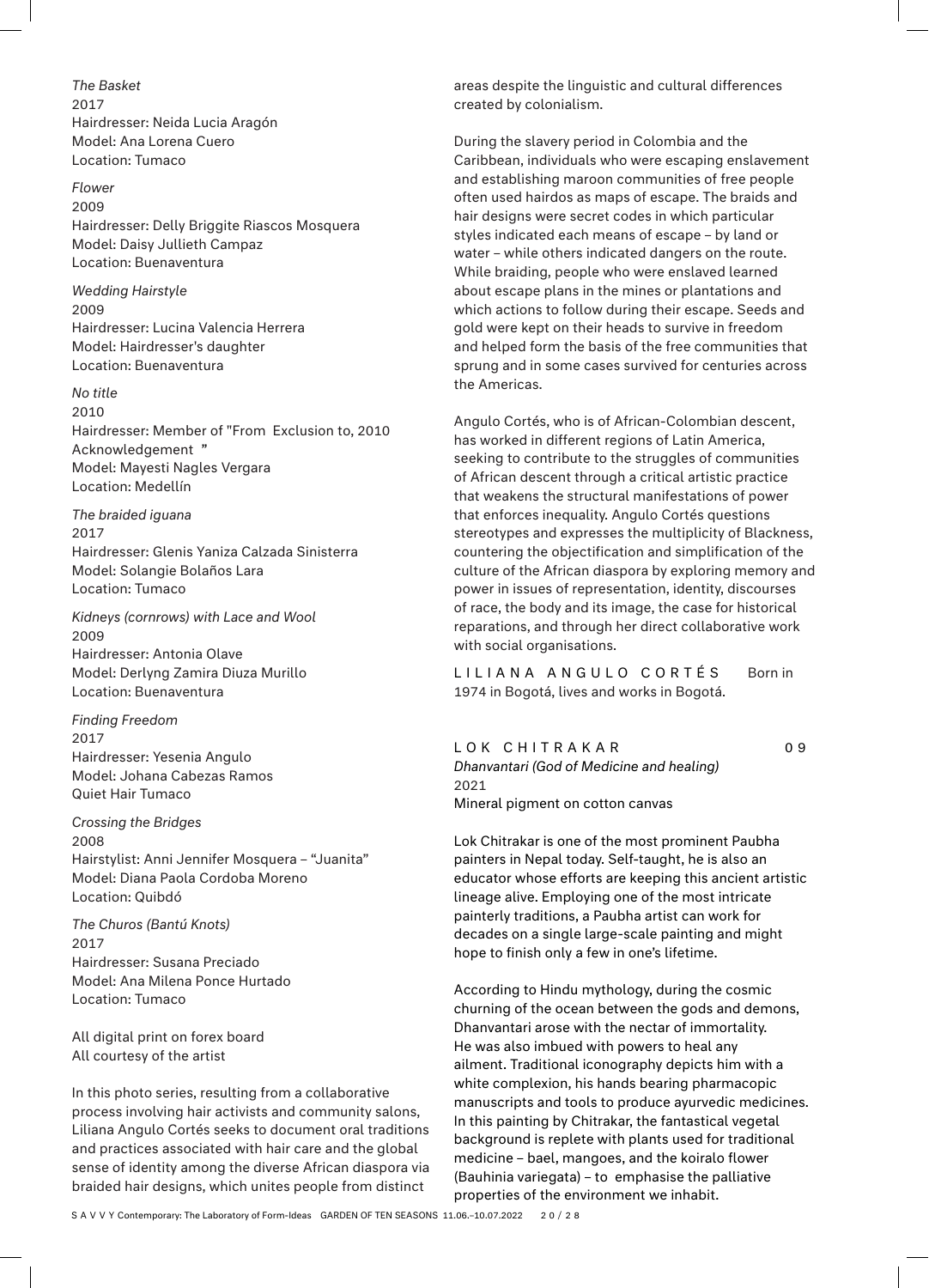*Healing lions on a shingles sufferer* 2020 Digital prints

*Healing lions* 2018 Screenprint on lokta paper All courtesy of the artist

Lok Chitrakar continues a tradition of Paubha painters acting as healers, which is a subversion of prescribed caste roles that place painters "below" Brahmin healers. Shown here, Chitrakar draws two sacred lions around an eruption of shingles on the skin of a sufferer in the hope that the power of these animals – and possibly the traditional mineral pigments in the paint – will alleviate the pain.

L O K CHITRAKAR Born in 1961 in Kathmandu, lives and works in Kathmandu.

MADHUMALA MANDAL 34 *A woman repairing road with an excavator* 2019 Acrylic on lokta paper Courtesy of the artist and Janakpur Women's Development Center

Madhumala Mandal's paintings go beyond depictions of the daily lives of women, with her reimaginings and reassertions of the role of women in society. Her practice roots itself in Mithila art to critique the gendered lens through which labour is valued. Hearing stories of women riding motorcycles in neighbouring villages and running their own businesses, all while raising children, inspired Mandal to depict female protagonists in colourful scenarios that challenge traditional gender norms.

M ADHUMALA MANDAL Born in 1973 in Mahottari, lives and works in Dhanusha.

MAE CLARK 26 *The Emergence* 1998–1999 Textile Courtesy of the artist

Mae Clark is a Navajo weaver, born to the Towering House People (her maternal clan) and the Chiricahua Apache People (her paternal clan). Weaving is believed to have been taught to the Navajo people by the deity Spider Woman. The Navajo began to weave with wool and cotton in the 17th century, a practice that was mostly undertaken by women in the community. Handwoven Navajo rugs and blankets are vibrant in colour and intricate in pattern and have formed a significant part of the Navajo economy over the past century. Clark learned to weave from her mother, among many other

guiding figures. To Clark, The Emergence – a highly dynamic and complex composition strikingly different from the more symmetric traditional Navajo rugs – represents her view on creation and the healing powers that exist beyond the human body.

M A E C L A R K Born in 1965 in Rocky Ridge, lives and works in New Lands.

MARY DHAPALANY 07 *Untitled* 2018 Pandanus mat Courtesy of the artist

Mary Dhapalany is a weaver and actress, having starred among others in the iconic *Ten Canoes* (2006), the first feature film entirely in Australian Aboriginal languages. Her weaving originates from the Yolngu's nganiyal (woven mats) lineage, objects that have ritual, ceremonial, and practical significance. It represents the complex family kinships of her community and the geographical features of her territory, as well as cosmic bodies – in effect, the complex maps of the Yolngu universe at all levels. The patterns, colours, and designs are nevertheless unique to Dhapalany, grounded in the techniques and knowledge she learned from her grandmother.

M ARY DHAPALANY Born in 1950 in Ramingining, lives and works in Ramingining.

MATEI & MONA TA'UFO'OU 24 ( P A R T O F K A U T A H A PAINITU'UA) *Ngatu 'uli, Launima* 2019 Feta'aki (mulberry bark), tuitui (black candlenut pigment), and 'umea (red clay pigment) Courtesy of the artists

Barkcloth making is an eminent art form across most of the Pacific. In Tonga in particular, barkcloth making – known locally as ngatu, is a thriving art form of contemporary expression. It is also a means for women to create capital and an object used in the gift and exchange economy through which it often enters family collections, many of which include works from across the Pacific, pointing to a radically different genealogy of art collecting.

While Tongan ngatu is often large in scale, this 32 metre long ngatu 'uli, or black ngatu, is an exceptional piece. It has particular significance in funeral ceremonies but is also meant to be appreciated as an object in itself, inviting its viewers to reflect on abstraction as an art vocabulary with multiple lineages.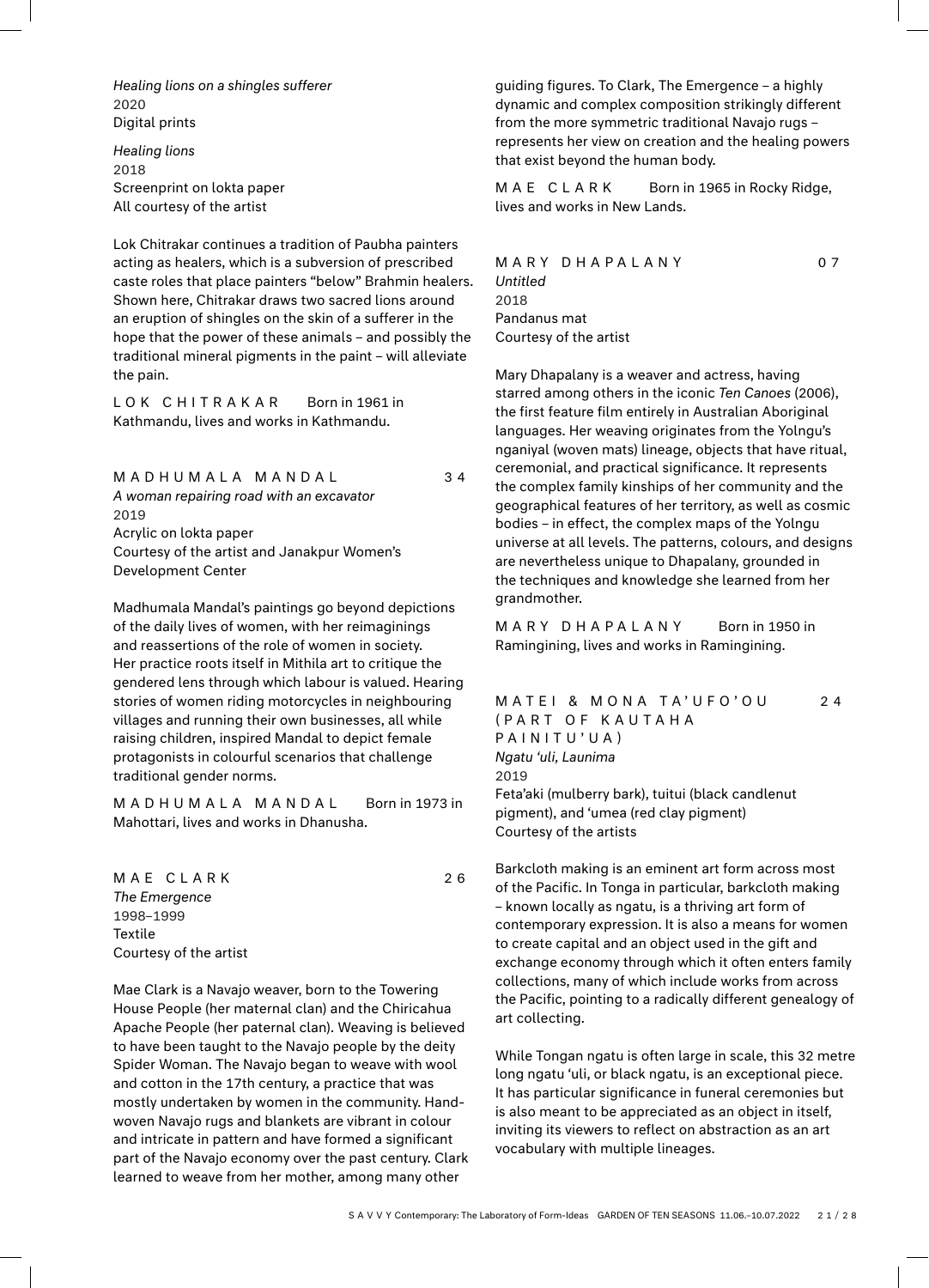#### MIHAELA DRĂGAN 45

*The Future is a Safe Place Hidden in My Braids* 2021

Three-channel video

Courtesy of the artist, the European Roma Institute for Arts and Culture, and the Administration of the National Cultural Fund (AFCN)

Mihaela Drăgan is a multidisciplinary artist with an education in theatre. In 2014, she founded the Giuvlipen Theatre Company, where she works as an actress and playwright together with other Roma actresses. "Giuvlipen" is a newly coined term for "feminism" in the Romani language.

In 2018, Drăgan was a resident artist in Hong Kong at Para Site, where she developed the concept of Roma Futurism, which lies at the intersection of Roma culture, technology, and witchcraft. The Future is a Safe Place Hidden in My Braids, her first video, is a three-channel video installation (including *Spell for Historical Trauma, The Anger That Will Heal Me and The Witch's Seed)* that depicts the ideas and principles of Roma Futurism, inspired by the practice of the witch Mihaela Minca and her daughters, Casanndra, Ana, and Anda.

Drăgan is interested in conceiving a new ritualistic language that holds the power to heal and empower Roma communities. This is demonstrated in her use of the myths and old spells of Roma witches, which are then updated and merged with the poetry of modern anti-racist discourse. Her new practice places the figure of the TechnoWitch at the centre of the narrative – as the leader of a utopic future in which, at last,

 the historical cycle of oppression against the Roma reaches an apocalyptic end.

M IHAELA DRĂGAN Born in 1986 in Buzău, lives and works in Bucharest.

MIREILLE DELISMÉ 42 *Catastrophe de 12 Janvier* 2010 Sequins and beads on fabric Courtesy of the artist

In the late 1980s, artist Mireille Delismé worked as a seamstress in a Japanese textile factory in Portau-Prince, Haiti, where she picked up techniques for beading. Later, she developed her skills alongside her friend, the artist Myrlande Constant, who is known for making Drapo Vodou, or Vodou Flags. Vodou flags remain ways to portray spiritual realms and serve as tools for guidance, wisdom, and healing while being vocabularies of individual expression for an increasing number of artists.

Since becoming an independent artist, Delismé has built a studio, where she teaches, mentors, and provides work for her community, while contributing to the preservation of this traditional art form.

Delismé's bead work incorporates designs that represent traditional vodou deities used to explain divinity and give clarity to life's expressions and meaning. In this vodou flag, the artist captures the devastation caused by the massive earthquake in Haiti in 2010. She depicts representatives of Haiti's three main religions – Catholicism, Vodou, and Protestant Christianity – praying among the rubble and the dead.

MIREILLE DELISMÉ Born in 1965 in Léogâne, lives and works in Port-au-Prince.

| MOHAMED BOUROUISSA<br>L'IMPASSE<br>2007                                                                                                                                                                                      | 38 |
|------------------------------------------------------------------------------------------------------------------------------------------------------------------------------------------------------------------------------|----|
| LE CERCLE IMAGINAIRE<br>2008                                                                                                                                                                                                 |    |
| LA RENCONTRE<br>2005                                                                                                                                                                                                         |    |
| LF MIROIR<br>2006                                                                                                                                                                                                            |    |
| LE TOIT<br>2007                                                                                                                                                                                                              |    |
| LA REPUBLIQUE<br>2006<br>All digital print on tarpaulin                                                                                                                                                                      |    |
| All courtesy of the artist<br>In this breakthrough series of photographs, Mohamed                                                                                                                                            |    |
| Bourouissa chooses to appropriate the codes of painting<br>from art history. The artist composed his photos by<br>staging scenes with his friends and acquaintances in the<br>Parisian suburbs, where they used to hang out. |    |

Invoking the imagery of widely recognized works from European art history, – the artist deliberately positions and gives agency to those who have, actively or otherwise, been written out of foundational national histories, particularly in France.

Confrontations, gatherings, incidents, eye-lines, and frozen gestures all suggest a palpably dramatic tension, as if to capture a moment on the brink. The series, which began in 2005, the same year as the revolts in the banlieues, also carries with it an added weight of mirroring the fractures of French society.

M OHAMED BOUROUISSA Born in 1978 in Blida, lives and works in Paris.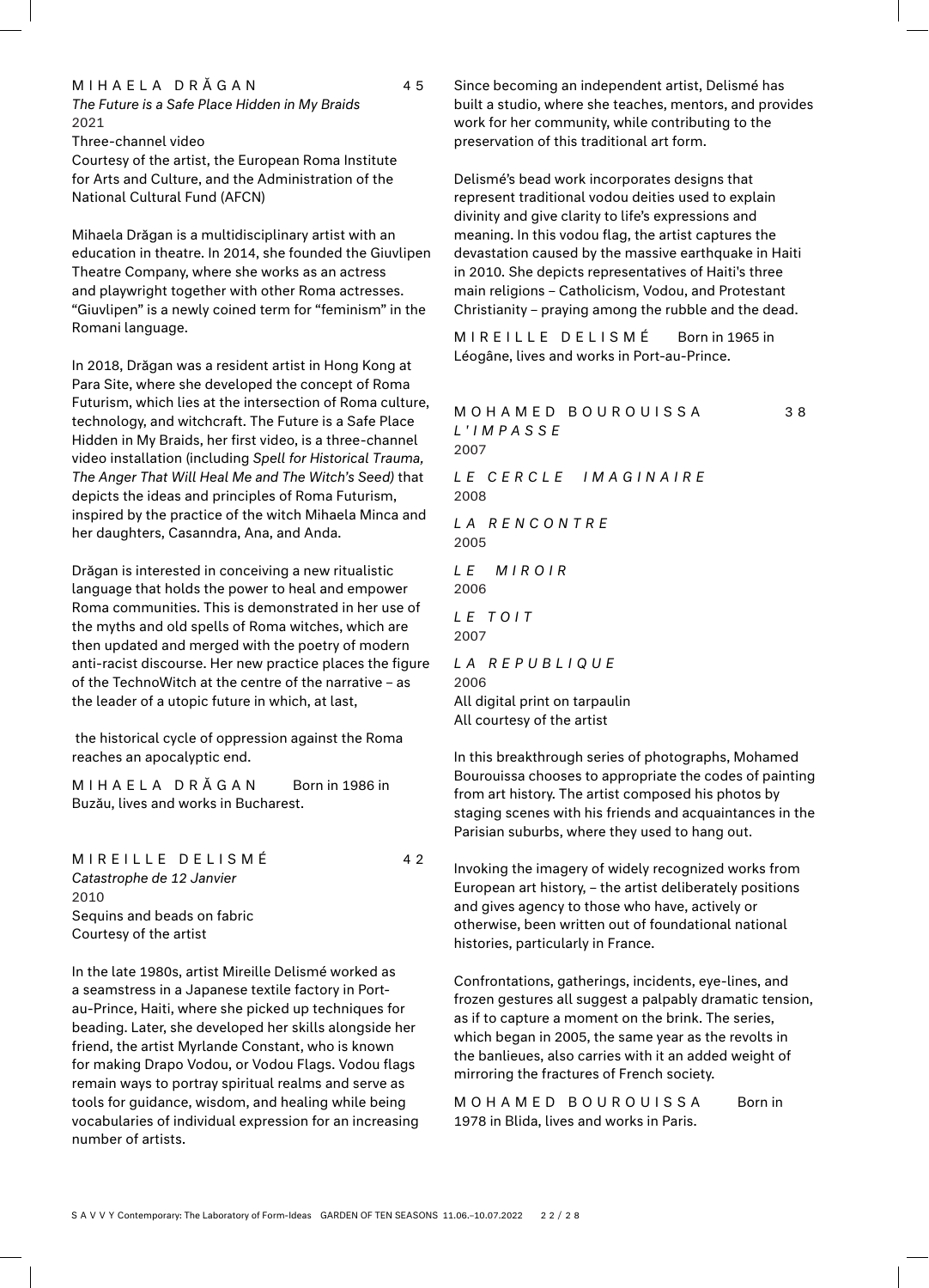NAGENDRA GURUNG 33 *Chalis Katesi Ramaula* 2005–2021 Digital prints on paper Courtesy of the artist

Nagendra Gurung has shuttled back and forth between the Gulf and Nepal for the past 15 years. Right after high school, he moved to Dubai and returned to Nepal for a short stint back in Lamjung, then migrated once more to Saudi Arabia. He currently works as a bulldozer operator at the construction site of a large underground water channel for Al-Qassim city in the heart of the Arabian Peninsula. Taken with his cell phone, these photographs depict his everyday life as a migrant labourer, meticulously cataloguing his worksite, living quarters, and colleagues.

N AGENDRA GURUNG Born in 1984 in Lamjung, lives and works in Al-Qassim.

NIKAU HINDIN 19 *Te Pahore o Rehua* 2019 Kōkōwai (red ochre) and ngārahu (soot pigment) on aute (paper mulberry) Courtesy of the artist

*6-26-1840 The Treaty of Waitangi* 2021 Kōkōwai (red ochre) and ngārahu (soot pigment) on aute (paper mulberry) Courtesy of the artist and KADIST Collection

Nikau Hindin (Ngai Tūpoto hāpū, Te Rarawa, Ngāpuhi) is a barkcloth maker who grounds her practice in Mātauranga Māori (Māori knowledge systems), including the Māori lunar calendar, language, genealogy, and relationships with knowledge holders, land, plants, and the ocean. Hindin was influenced by her time in Hawai'i with teachers and students of voyaging, celestial navigation, and kapa (Hawaiian barkcloth). Hindin returned to Aotearoa in 2018 to reawaken the practice of aute (Māori barkcloth), a tradition that hadn't been practised in over a century. The pieces presented here are based on the movement of celestial bodies as signs to not only find direction but delineate time as an important part of the stellar lunar calendar system. Celestial navigation allowed the ancestors of the Māori to spread across a third of the Earth's surface and to maintain connections across this vast ocean expanse, long before European colonisation. Each of the pieces in the exhibition is a skymap, as it could be observed on a particular day, either on the solstices or on two historically significant moments in the history of Aotearoa/New Zealand, the 1835 declaration of independence and the 1840 signing of the Treaty of Waitangi. The latter, while being part of the process of colonisation of Aotearoa/New Zealand and in force uninterruptedly since its signing, is the

central document in the Māori political struggle, as it acknowledged Māori sovereignty in the new colony. In the past decades, its power has been reinforced by references to its clauses as part of the sinuous process of decolonisation of Aotearoa/New Zealand.

N IKAU HINDIN Born in 1991 in Auckland, lives and works in Turangū-ui-a-Kiwa, Gisborne.

OLGA CHERNYSHEVA 39 *Aprobation* 2021 Watercolour and pencil on paper Courtesy of the artist and Galerie Volker Diehl, Berlin

Olga Chernysheva often weaves her works around unexpected moments, some magical, some banal, but that always prove to be revelatory for the society in which she lives and works, post-Soviet Russia, with all its conflicts.

In this series of watercolours, Chernysheva captures scenes of labour, rest, and waiting for employment, often capturing Central Asian migrant workers, reflecting the new demographic landscape of the post-Soviet world in which millions of workers from former Soviet Republics in Asia have migrated to Russia, often for menial jobs.

OLG A CHERNYSHEVA Born in 1962 in Moscow, lives and works in Moscow.

POOJA GURUNG & 40 BIBHUSAN BASNET *DADYAA: The Woodpeckers of Rotha* 2016 Single-channel video Courtesy of the artists

The story begins with an elderly couple, Atimaley and Devi, who live in a village in Jumla in the highlands of western Nepal. With the unannounced departure of their close friend – the only other person living in the village – the couple must decide whether to stay and keep their memories alive or leave the village for good. The film is inspired by several stories. Jumla is known for its ceremonial wooden masks and protective wooden effigies, known as dadyaa, which are made as offerings to local deities and sometimes as memories of ancestors. In recent years, numerous effigies made by a local sculptor have appeared around Jumla on bridges, rooftops, ladders, and throughout the forest. Nepal is heavily plagued by both internal and external migration, with many of its villages desolated and abandoned by young people. But the film is not meant to be an ethnographic survey, and as such it is also inspired by the story of a Japanese woman who made dolls to fill up her village as people died or left for the city, which is a major phenomenon in Japan as well.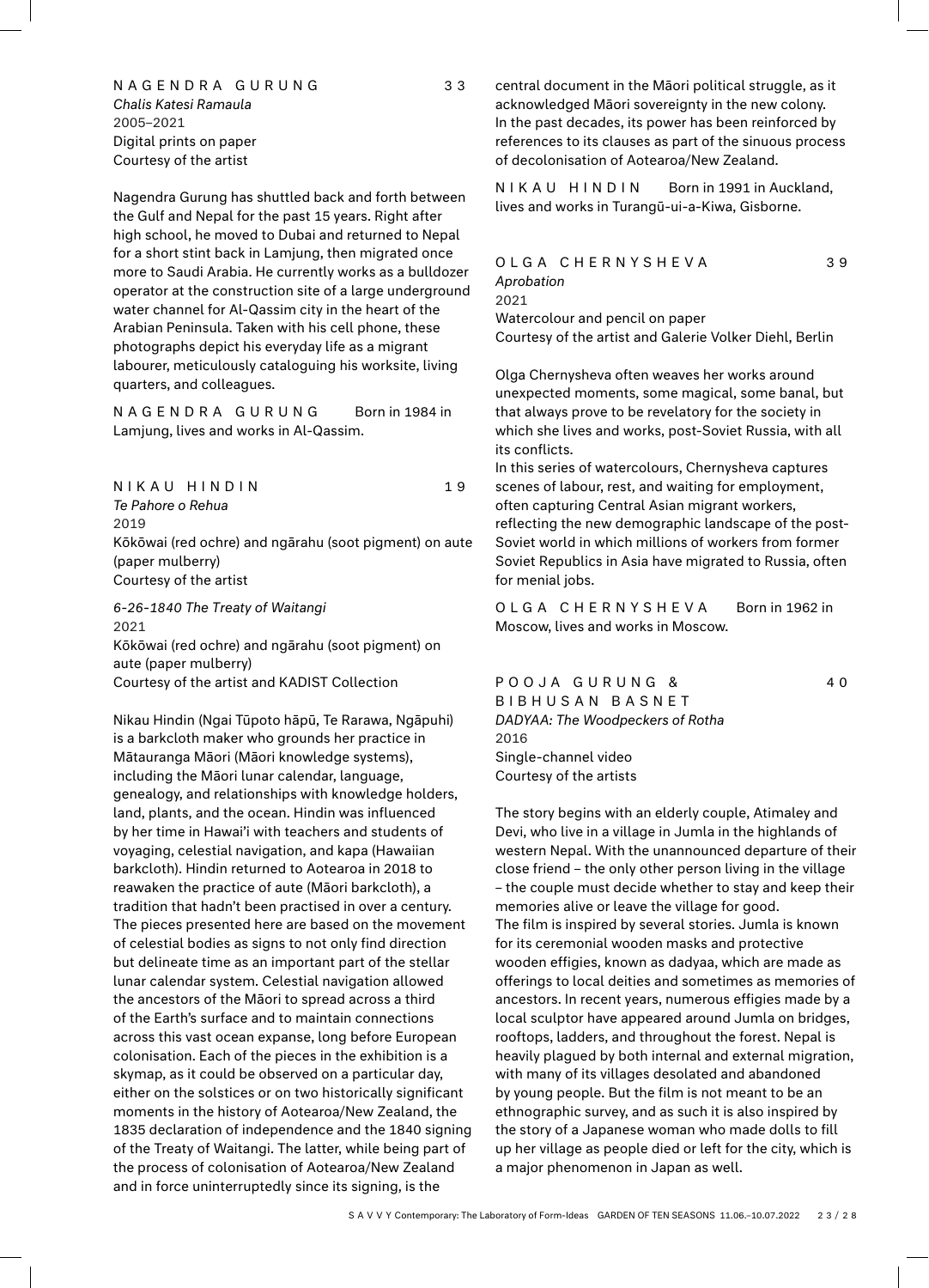P O OJA GURUNG was born in 1983 in Darjeeling and lives and works in Kathmandu.

BIBHUSAN BASNET was born in 1987 in Lalitpur and lives and works in Kathmandu.

PURAN KHADKA 10

*Wholeness* 2013 Acrylic on Canvas Courtesy of the artist and Beauty Khadka

*The Wholeness Self* 2010 Acrylic on paper Courtesy of the artist and Binaya Humagain

*Chitrasutra* 2010 Acrylic on paper Courtesy of the artist and Binaya Humagain

Puran Khadka is one of the pioneers of abstract art in Nepal. While some of his contemporaries also paint in the abstract technique, they tend to focus on figurative and landscape forms in relation to sociocultural issues. Khadka's subject matter, on the other hand, is purely abstract in idea and execution, and aptly titled *The Wholeness.*

Painting these pieces over the course of three decades, Khadka believed that in order to understand the intricacies of life, one has to transcend intellect and examine the primordial state of being. Therein lies an absolute experience of life and existence. These works traverse the modern era in Nepal and add a crucial voice to abstraction in global art dialogues.

PURAN KHADKA Born in 1956 in Achham, died in 2016 in Kathmandu.

REBATI MANDAL 47 *Separating Paddy From Crop*  2019 Acrylic on Lokta paper Courtesy of the artist and Janakpur Women's Development Center

Rebati Mandal's painting provides a glimpse into contemporary agricultural practices in Nepal's Terai region. Seen here is a woman driving a tractor attached to a thresher, which is used primarily during the wheat and rice harvest seasons. While such machines are usually operated by men, Mandal offers an alternative perspective. Since rural women are often relegated to domestic spaces, this work reorients the cycle of agricultural production and its modernization as one in which women have always been active participants.

R E BATI MANDAL Born in 1960 in Janakpur, lives and works in Janakpur.

*Sainchi Phulkari* 0 6 Textile Late 19th century

Phulkari is a rural tradition of handmade embroidery, literally meaning flower work, made by women in Punjab during the 19th century and the beginning of the 20th. Many phulkaris were imagined as gardens, real or imaginary, highly detailed or abstract. This figurative sainchi phulkari frames its scenes of rural celebration by the creeping colonial infrastructure of trains and railways.

## SAKARIN KRUE-ON 12 *A Chinese Merchan*  2008 Traditional Thai tempera on wood Courtesy of the artist and Tang Contemporary Art Bangkok *Casting Buddha statue* 2008

Traditional Thai tempera on wood Courtesy of the artist and Tang Contemporary Art Bangkok

Sakarin Krue-On's works belong to Village and Harvest Time, a series of miniature reproductions of traditional Thai mural paintings from Buddhist temples in Bangkok. In addition to depicting the ten past lives of the Buddha, these murals also recorded the common way of life, contemporary to the painters in ancient times. According to the conventions of traditional Thai painting, the past life stories of the Buddha, as prescribed by the religious doctrine, must be painted on the upper part of the wall, while stories of ordinary people must be painted on the lower part, at eye level. Sakarin Krue-On concentrated exclusively on these scenes, windows into the general social conditions of that era, including the class system behind producing and trading in art and religious objects.

S AKARIN KRUE-ON Born in 1965 in Mae Hong Son, lives and works in Bangkok.

SAWANGWONGSE YAWNGHWE 43 *22022021, Yawnghwe Office in Exile* 2021 Silk textiles Courtesy of the artist

Sawangwongse Yawnghwe was born in the Shan State of Burma. A descendant of the Yawnghwe royal family of Shan, Yawnghwe's grandfather was Sao Shwe Thaik, the first president of the Union of Burma (1948–1962)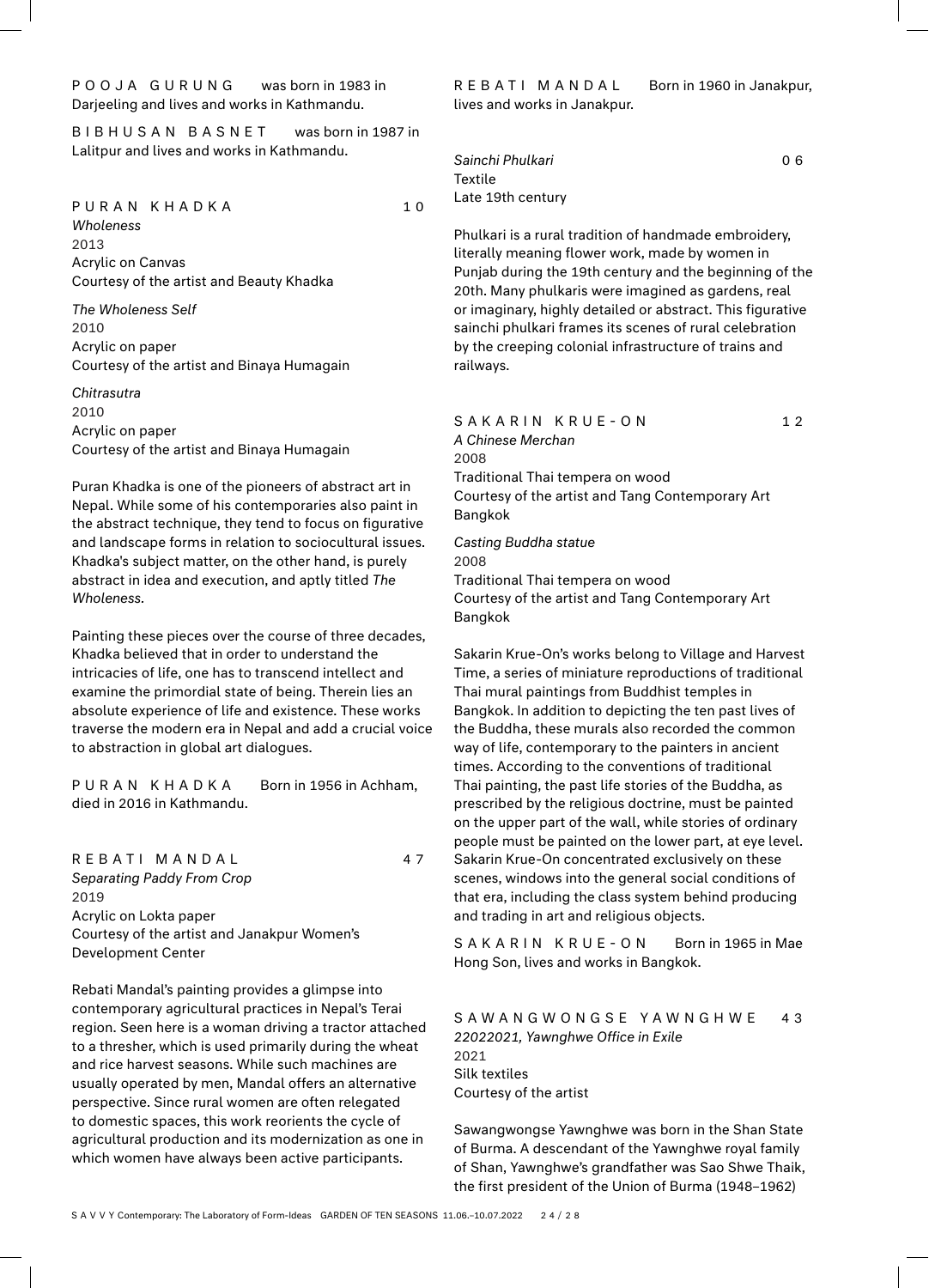after the country gained independence from Britain in 1948. Shwe Thaik died in prison following the 1962 military coup by General Ne Win. Since then, Yawnghwe's family has lived in exile. They first stayed in Thailand, then escaped to Canada, where Yawnghwe grew up and received his education.Yawnghwe's painting and installation practice engages politics with reference to his family history and current and historical events in Burma.

22.02.2021 is the date of a mass uprising against the Burmese military's coup. The number became a symbol of this moment of revolutionary popular expression. The textiles presented here are Pa Zin, women's silk sarongs. At the Kathmandu Triennale they were suspended above the audience at the entrance of Nepal Art Council, and thus reenacted a form of protest that emerged during the people's uprising in February 2021. In practice, these textile barricades detourn power from the profoundly sexist, patriarchal violence of the Burmese army.

According to local belief, if a man walks under these women's garments, his "phon" or masculine vitality will be compromised. These barricades were erected as part of a mass civil disobedience movement and while they are partly a canny and humorous gesture, they must be understood in the context of the Burmese army's well-known sexual violence. A 2019 UN fact-finding mission to Burma noted the state's use of rape as a weapon of war against the Shan, Kachin, Karen, Karenni, Mon, Chin, and Rohingya groups, among other minority communities. Besides their power as taboos – invoking the soldiers' sexist presumptions – the textile barricades are physically effective as well, as they need to be removed before army members are willing to cross through urban areas. As an installation or assemblage, this work is a dedication towards this powerful gesture and artistically stands as an action or continuation of protest.

SHASHI BIKRAM SHAH 36 *Royal Massacre Series* 2001 Ink and acrylic on newspaper Courtesy of the artist

With a career spanning over five decades, Shashi Bikram Shah is respected as one of Nepal's leading artists. His involvement with the SKIB art collective and his contributions to art education have left a lasting imprint on contemporary visual vocabularies. Created in the immediate aftermath of the 2001 Royal Massacre (in which nine members of the royal family, including King Birendra and Queen Aishwarya, were killed in a mass shooting during a family gathering at the royal palace, an event that accelerated the fall of the monarchy in Nepal), this phantasmagorical series by Shah jarringly captures a time when violence percolated throughout Nepali society – from the civil war unfolding

in the rural hinterlands to the murders of the monarchy in the capital's Narayanhiti Palace. His works nimbly incorporate newspaper clippings of obituaries published following the death of the royal family.

An austere paint application is combined with brisk collages, and motifs from Hindu mythology to simultaneously address shock, grief, and disbelief. The verso of each piece also presents an inadvertently facetious sensibility: condolences printed alongside classified ads and congratulatory notes to Nepal's new king.

Shah's works often allude to apocalyptic themes vis-à-vis Kalki, the tenth, final, and forthcoming avatar of Vishnu. In this series, King Birendra Shah embodies Vishnu as well as the Kali Yuga, the current age of suffering and demise of which he is ironically a victim. The work masterfully weaves together Vaishnav and Shaiva iconography, commentaries from the Arthashastra, and the artist's own relationship with Nepal's monarchs. What is seen here are the palimpsestic layers of history – both personal and political – unravelling.

S HASHI BIKRAM SHAH Born in 1940 in Kathmandu, lives and works in Lalitpur.

SHEROANAWE HAKIHIIWE 27 *Maari Thotho, medicinal* 2018 Acrylic on primed paper

*Wapukuhirimi/Medium Size River Shore Butterfly* 2019 Monotype on mulberry paper All courtesy of the artist and ABRA gallery

Sheroanawe Hakihiiwe develops his works through drawing a synthetic, concrete, and minimal language based on the vast and intense relationship between his Yanomami community in Venezuela and Brazil and the landscape that surrounds them. These links, between the realms of the personal and the collective, place his work as a contemporary revision of cosmogony and the Yanomami imaginary. His works are conceived as an expression of knowledge (natural, medical, etc.) and as the foundation that unites the ancestral with the contemporary in a fragmented time in which past and present coexist, consciously and unconsciously.

S HEROANAWE HAKIHIIWE Born in 1971 in Sheroana, lives and works in Caracas and Alto Orinoco.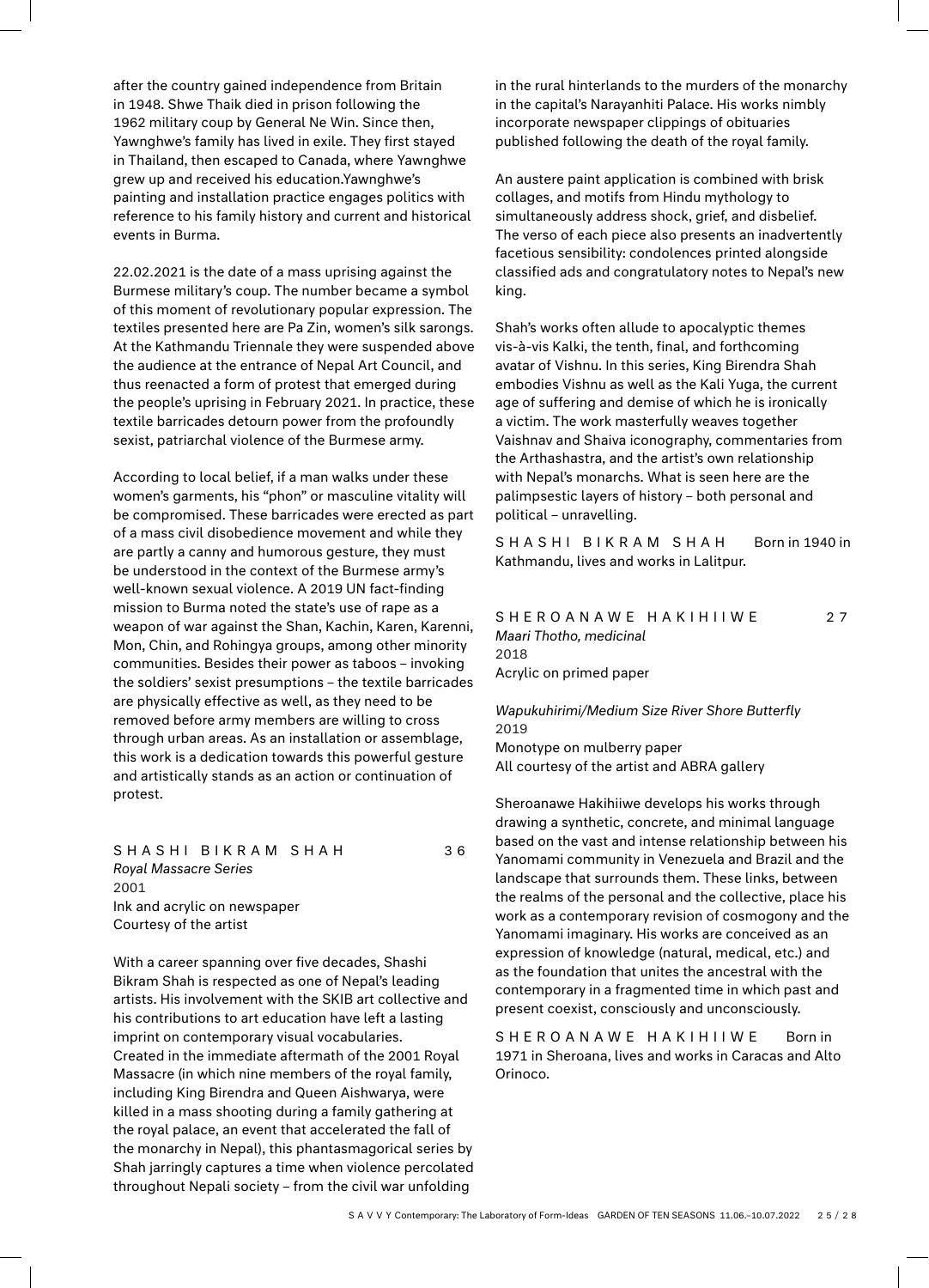SIMON SOON 22 *Gendün Chöphel Passion Project* 2021 Video posters Courtesy of the artist

The Gendün Chöphel Passion Project explores the fascinating life of Gendün Chöphel, a Tibetan monk who forsook his monastic vows in the 1930s, wanting to learn what it meant to be alive in the modern, rapidly changing world through his travels across India, and through ideas on sexual intimacy.

Drawing from Chöphel's whimsical, sexually graphic, and progressive 1937 reflection on the inner workings of human desire, Treatise on Passion, Soon's project focuses on a speculative history of Himalayan modernism in the form of lo-fi video collages that pay homage to the compositional principles and techniques of reproduction found in printed devotional images. The project's formal principles are inspired by historical Newa festival woodblock prints, Tibetan photographic portraits of tulkus or reincarnated guru-lamas, as well as animated Tamil Malaysian devotional posters of Ayya and Muni guardian spirits shared on social media.

The video collages, or posters, imagine the artistic or cultural references that Chöphel may have come across during his travels in India and Sri Lanka in the 1930s. Conjured up in equal parts as meditation, reverie, and wish fulfilment, these visuals collide and converge on Instagram, intended as an innate mediation by the viewer through their phone screen, from which a new composite vision of the past and future comes into existence.

SIMON SOON Born in 1983 in Kuala Lumpur, lives and works in Kuala Lumpur.

SUBAS TAMANG 05 *Study of History VI* 2022 Etching aquatint on paper Courtesy of the artist

Belonging to the Tamang community, Subas Tamang comes from a family of traditional stone carvers. He often incorporates carving, engraving, and different forms of printmaking in his art. This work is based on photographs taken by German photographer Volkmar Wentzel in 1949. The pictures capture the transport of a Mercedes on the backs of a group of men over a rocky trail from Bhimphedi to Kathmandu.

At the time, paved roads in Nepal only existed within the Kathmandu Valley and cars had to be carried into the city from the surrounding hills. These images have been reinterpreted to underscore the oppression of the Tamang people by Nepal's ruling classes. Cars were imported for their lavish lifestyles, but little regard

was given to the well-being of common Nepalis. Generations of Indigenous people paid the price for this opulence, the impacts of which are still felt to this day. This artwork is an attempt to understand, rediscover, and reinterpret Tamang history.

SUBAS TAMANG Born in 1990 in Morang, lives and works in Kathmandu.

SUBASH THEBE LIMBU 50 *Ningwasum* 2020–2021 Featuring Subin Limbu and Shanta Nepali as travellers from the future. Single-channel video Courtesy of the artist

Subash Thebe Limbu considers his works to be science fiction through an Indigenous lens, rooted in the language, script, songs, and symbols of the Yakthung (Limbu) peoples. In Ningwasum, he explores Adivasi Futurism, a concept he has developed over a number of years, inspired by the writings of Octavia Butler, Afrofuturism, Indigenous Futurism, and various Adivasi, Janajati, feminist, queer, and Dalit movements. It features an Indigenous, astronaut time traveller from the future, whose Indigenous nation not only co-exists with other nations and allies but also contains advanced technology that would appear magical to those from the present.

Filmed mostly in the Himalayas, including the Wasanglung region in Eastern Nepal believed to be the shamanic home of the Yakthung, Ningwasum weaves oral narratives, animations, language, storytelling, soundscapes, and electronic music. It explores the notions of time, space, and memory and how realities could differ from community to community, person to person. The mothership featured in the film is based on a Silam Sakma, a ritual object commonly used and unanimously accepted as a symbol of identity among the Yakthung community of Nepal.

Adivasi Futurism in Limbu's work is a portal that reorients and redefines progress, delinks conceptualizations of nation states, and reimagines Indigenous peoples as the creators of interplanetary and interstellar civilisations of the future. *The artist's research is made possible with support from the Prince Claus Fund and QAGOMA APT10.*

S UBASH THEBE LIMBU Born in 1981 in Dharan, lives and works in Kathmandu and London.

S A V V Y Contemporary: The Laboratory of Form-Ideas GARDEN OF TEN SEASONS 11.06.-10.07.2022 26 / 28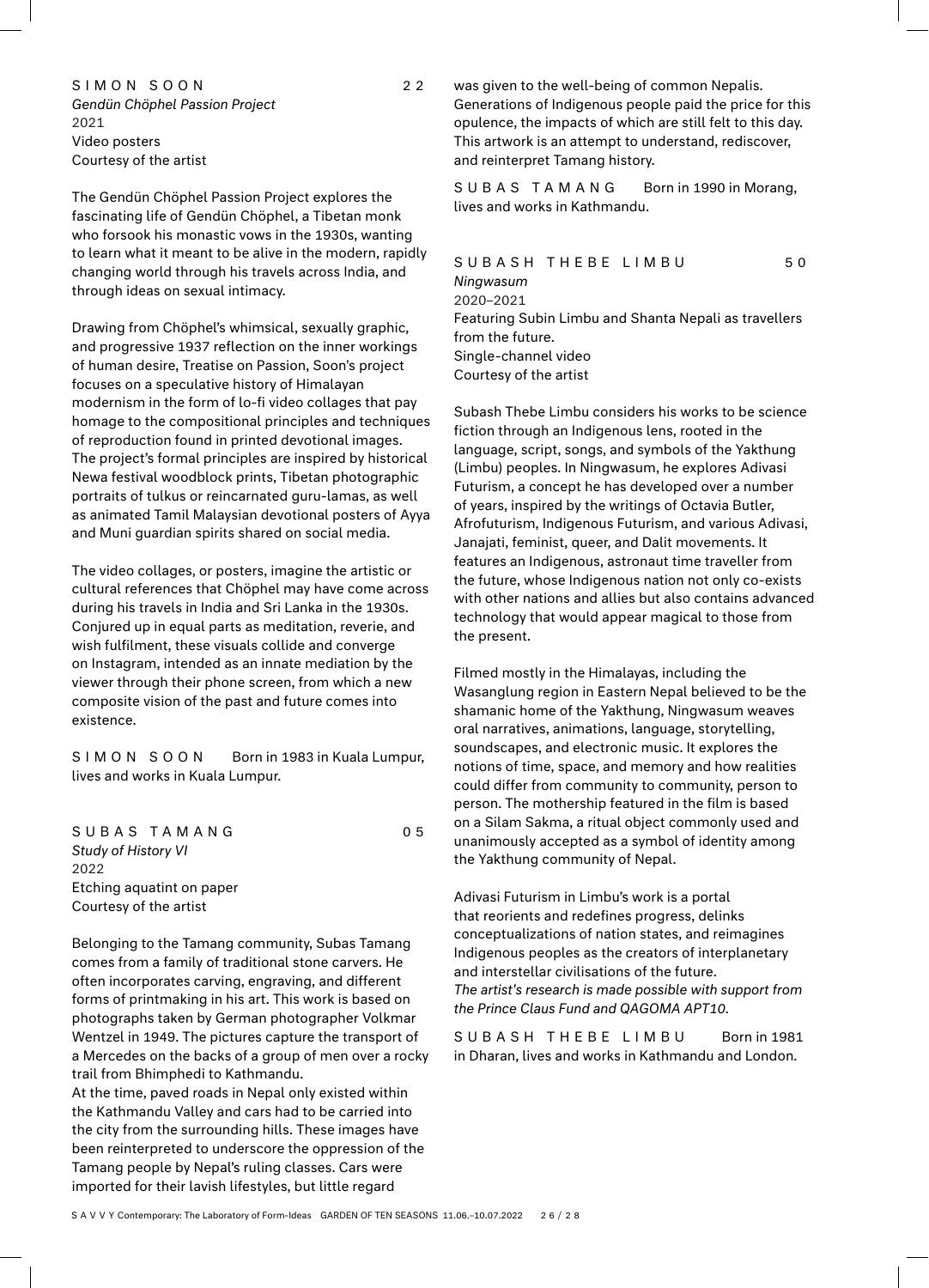SUDHIRA KARNA 08 *Women Riding Bicycles* 2019 Acrylic on lokta paper Courtesy of the artist and Janakpur Women's Development Center

Sudhira Karna began her painting career by making kohbar, ceremonial marriage paintings that depict religious-mythological stories, animals related to gods, and other traditional icons. After completing a project that required her to paint jungle animals, she began to depict animals drawn from her own imagination, using them as motifs rather than human figures in otherwise human day-to-day scenes. Her works also show the growing agency of women in her village, including their ability to now travel independently on bicycles and contribute to the local economy.

S UDHIRA KARNA Born in 1967 in Dhanusha, lives and works in Mahottari.

TAMU PYE LHU SANGH 15 *Architectural maps of Khoebo Dhi* 2019 Digital prints on paper

Bon practices are rooted in animism and were based in rituals and oral traditions rather than built sites. Gurung Bon practitioners often create and worship conical forms made out of rice flour known as "kaidu." A Khoebo Dhi is an architectural reinterpretation of the kaidu, as four kaidu-shaped towers are constructed on each corner of the building.

Tamu Pye Lhu Sangh collaborated with Gurung Bon priests, architects, and local communities to design and build the first Khoebo Dhi in Pokhara in 1990. Consequent spaces have been built in more than 40 sites across Nepal, and the Gurung diaspora in the United Kingdom and Hong Kong are also planning such constructions. This vernacular architectural form is now central to Gurung community gatherings, rituals, and ceremonies.

TAMU PYE LHU SANGH is an organisation that was formed in 1990 in Kaski to promote and preserve Tamu (Gurung) cultural practices.

UMA SHANKAR SHAH 02 *NJJR* 2016 Etching aquatint on paper Courtesy of the artist

Before mechanised vehicles, humans used beasts of burden: bulls, horses, elephants, and camels. When trains were introduced to Nepal in the 20th century, individuals started using these antiquated modes of

transport to reach the train station and were then ferried to India on iron pathways. The train also functioned to import objects of industrialization as people bought lamps, cycles, and radios from India.

During the British Raj these very routes were used to export timber from the forests of Nepal's Terai region for the construction of the Indian Railways. In this fantastical etching, Uma Shankar Shah uses motifs from the Mithila cultural world to illustrate the material, spiritual, geographical, and kinship ties between Janakpur and northern Bihar in India. The locomotive scene is replete with quotidian commuters, couples who have crossed borders for love, a radio blasting Bhojpuri tunes, and posters for movies Shah viewed as a child in India after taking this same railway to Jaynagar.

U MA SHANKAR SHAH Born in 1965 in Mahottari, lives and works in Kathmandu.

| ZAMTHINGLA RUIVAH      | 52 |
|------------------------|----|
| Luingamla Kashan       |    |
| After 1990             |    |
| Hand-woven wool        |    |
| Courtesy of the artist |    |

Zamthingla Ruivah created the *Luingamla Kashan* in memory of Ms. Luingamla of Ngainga village, who was shot dead while resisting rape by two officers of the Indian army on 24 January 1986. Using motifs from the weaving traditions of the Tangkhul, an Indigenous group in Manipur, Ruivah wove a kashan (a traditional garment) that pays tribute to Luingamla and the spirit of a community ravaged by state violence.

Nagaland has been under the Armed Forces Special Powers Act since 1958, when Naga separatist groups attempted to secede from India. Since then, Indian security personnel have used it to shield themselves from prosecution for crimes committed against civilians. Today, many members of the Tangkhul community wear the Luingamla Kashan as a symbol of solidarity.

Z AMTHINGLA RUIVAH Born in 1966 in Manipur, lives and works in Imphal.